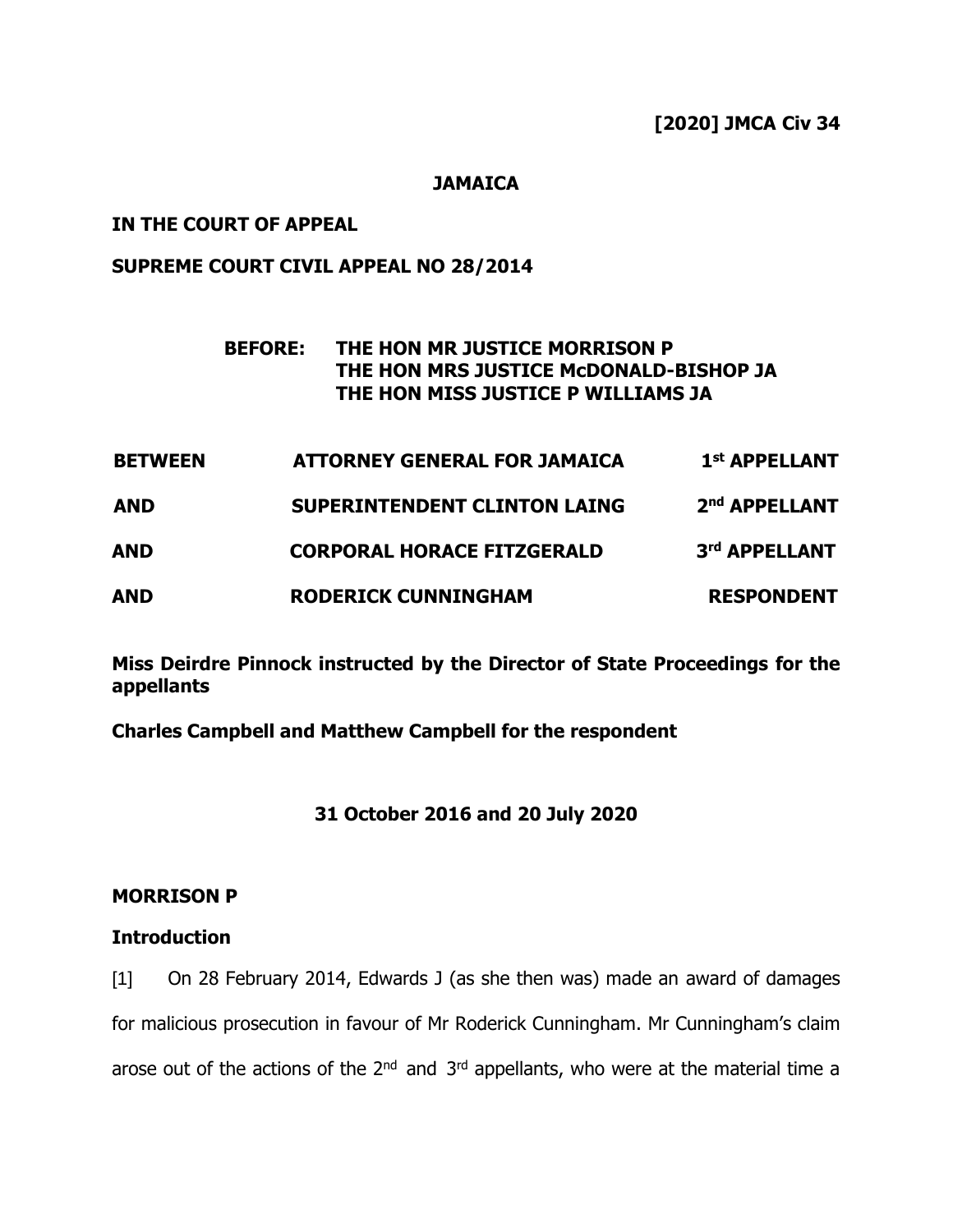superintendent of police and a corporal in the Jamaica Defence Force respectively and, as such, servants and or agents of the Crown. In addition to special damages, the judge awarded sums for general, aggravated and exemplary damages.

[2] In a notice of appeal filed on 14 April 2014, the appellant contended that the judge erred in law by (i) making an award of exemplary damages in circumstances where general damages and aggravated damages were adequate; (ii) concluding that an award for exemplary damages could be made in a claim in which malicious prosecution was the sole cause of action; and (iii) holding that the higher the rank or position of the wrongdoer, the higher should be the award of exemplary damages, and using this as a basis for her award of exemplary damages. In the alternative, the appellant contended that the judge's award for exemplary damages was excessive and not in accordance with the principle that such awards should be moderate.

[3] When the appeal came on for hearing on 31 October 2016, Miss Deirdre Pinnock, for the appellants, withdrew the second contention, that is, that an award of exemplary damages could not be made in a case in which malicious prosecution was the sole cause of action.

[4] The single issue which arises in the appeal is, therefore, whether the judge was correct to award exemplary damages and, if so, whether the amount awarded was manifestly excessive.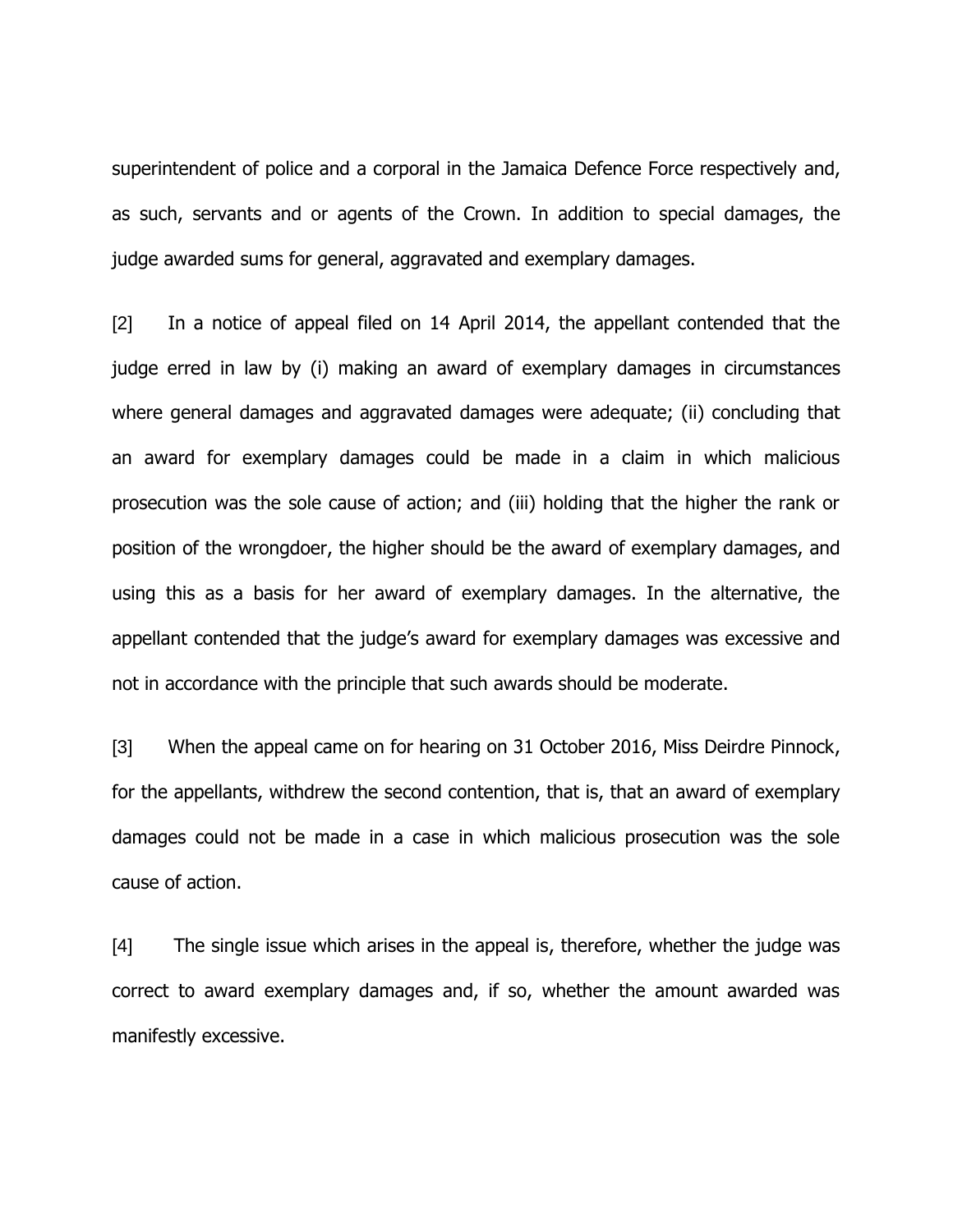[5] Mr Cunningham unfortunately died before the appeal could be heard. Accordingly, by an order made on 22 March 2016<sup>1</sup>, the Administrator-General for Jamaica was substituted for Mr Cunningham as a party to the proceedings. For the purposes of this judgment, however, we will refer to Mr Cunningham as 'the respondent'.

[6] After hearing arguments on 31 October 2016, we dismissed the appeal, with costs to the respondent to be agreed or taxed. With profuse apologies for the delay in providing them, these are the promised reasons for this decision.

# **The background to the claim for malicious prosecution**

 $\overline{a}$ 

[7] I cannot possibly improve on the judge's graphic summary of the sorry facts of the case. I will therefore quote it in full<sup>2</sup>:

> "[1] On the  $16<sup>th</sup>$  of May 2000, a visit by the [respondent], Mr. Roderick Cunningham, to his girlfriend's home was to change hislife forever, and not for the better. On leaving her home, the unthinkable happened. Whilst walking in a lane off Jacques Road in the Mountain View Avenue area of Kingston, Jamaica, at about 8:30 pm, under cover of darkness, he encountered heavy gun fire. A bullet ripped into his leg and he fell to the ground. He managed to crawl into a yard and was assisted inside the house by a 'Good Samaritan'. His leg was shattered with the bones exposed. Whilst he lay bleeding inside the house, the 'Good Samaritan' could only pray. He fell into unconsciousness and

 $<sup>1</sup>$  Order in terms of notice of application for substitution of the respondent in proceedings made by F</sup> Williams JA (Ag) (as he then was).

<sup>2</sup> **Roderick Cunningham v The Attorney General for Jamaica, Superintendent Clinton Laing and Corporal Horace Fitzgerald** [2014] JMSC Civ 30, paras [1]-[4]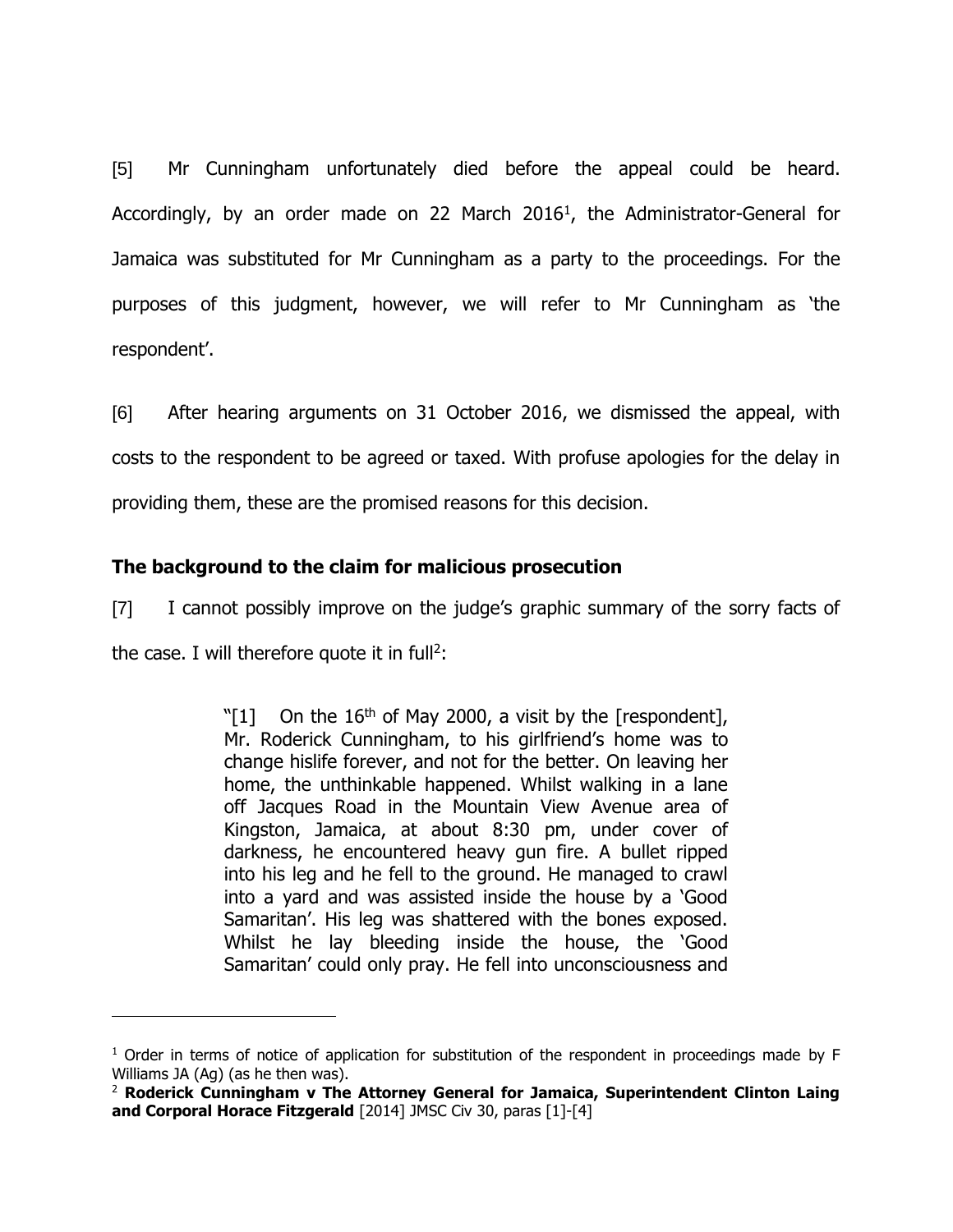came awake to see the  $3<sup>rd</sup>$  [appellant] and other soldiers over him.

[2] He was pulled from the house into the lane and placed into the trunk of a police car along with another man who appeared to be dead. Locked in the trunk of the car he was transported to the Kingston Public Hospital where he was removed to the emergency area bleeding and in pain. He was placed on a ward where the  $2<sup>nd</sup>$  [appellant] came to see him. Thereafter, another group of policemen came and his hands were swabbed for gun powder residue. No gun powder residue was found.

On the morning of the  $17<sup>th</sup>$  May 2000, he was taken into surgery and as a result of the damage done by the gun shot injury, his right leg was amputated. He was subsequently arrested and charged by the 2<sup>nd</sup> [appellant] for illegal possession of firearm and ammunition, shooting with intent and wounding with intent. He spent five days in hospital under police guard. During that time he was handcuffed to a bed rail. After being discharged he was taken into custody at the Elleston [sic] Road Police Station in Kingston then onto Port Royal Police Station where he was locked up for two weeks without facing the court. He was taken to the Gun Court on the  $12<sup>th</sup>$  June 2000.

[4] He was taken to court without crutches and had to hop into court whilst holding onto the walls. He was humiliated and embarrassed as he was stared at by civilians and police. One police officer offered his shoulder to assist him in getting into court. He was offered bail on the urging of Queens [sic] Counsel with condition that he report to the police station every day. He attended court thereafter for a period of four years and ten months, where the case was called up numerous times. The trial itself lasted six days. The prosecution's witness were soldiers and police officers including the  $2^{nd}$  and  $3^{rd}$  [appellants]. The prosecution presented evidence that he had been in possession of a rifle and ammunitions which was [sic] exhibited in court and claimed he fired at the police and soldiers. The swab results however, were negative for gun powder residue. On the 16<sup>th</sup> March 2005 he was dismissed on a no case submission which was upheld by the learned judge. Although he was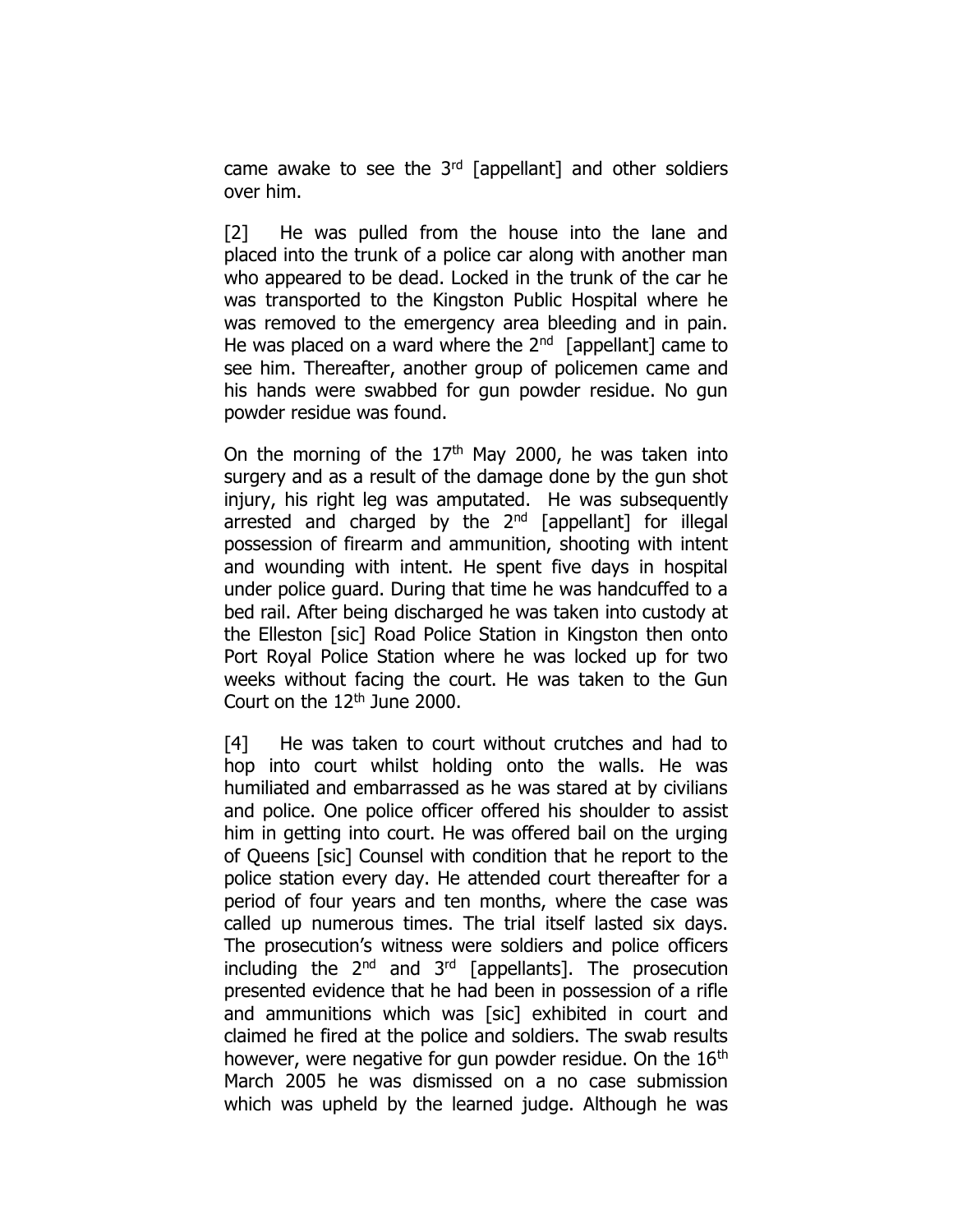dismissed he was placed back into custody and fingerprinted."

[8] There is no challenge to any aspect of the judge's summary of the facts on this appeal.

# **The claim**

[9] On this basis, the respondent commenced action for malicious prosecution. In addition to special and general damages, the respondent claimed aggravated and exemplary damages.

 $[10]$  In relation to aggravated damages, he relied on the following particular<sup>3</sup>:

"(a) That the [respondent] a citizen without any criminal convictions was put to ridicule distress and anguish over a period of 4 ¾ years of Court attendance as a consequence of the False charges laid against him by the  $[2^{nd}$  appellant] and or the  $[3^{rd}$  appellant]."

[11] And, in relation to "Exemplary Damages and or Aggravated Damages", he relied on the following particulars<sup>4</sup>:

> "(a) That in consequence of the False charges laid the [Appellants] pursued the case for an inordinate period of 4 ¾ years and upon his trial the [Respondent] was

<sup>&</sup>lt;sup>3</sup> Further Amended Particulars of Claim dated 4 March 2011, para. 9

<sup>4</sup> Further Amended Particulars of Claim, para. 8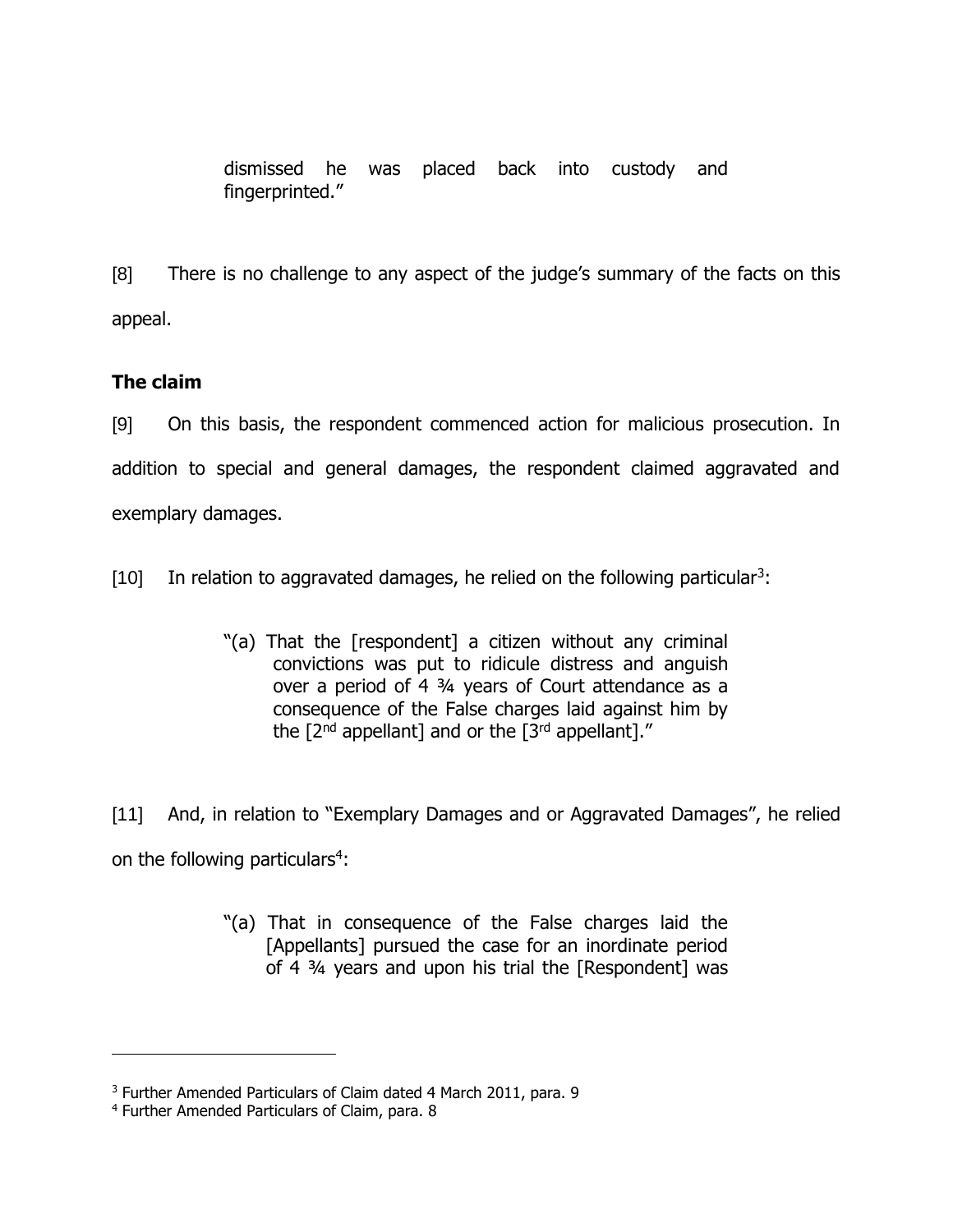dismissed of all charges without being called to answer the charges.

- (b) That as a consequence of the False charges laid by the Second [Appellant] and or Third [Appellant] and applications made by the servants and or agents of the Crown in relation to the condition of bail, the [Respondent] a disabled person had to report to the Vineyard Town Police Station everyday over a period of approximately three (3) years and thereafter every other day at the Duhaney Park Police Station.
- (c) That as a consequence of the charges laid by the servants and or agents of the Crown, the [Respondent] reported to the Vineyard Town and Duhaney Park Police Stations in excess of one thousand times.
- (d) That the Second [Appellant] and or the Third [Appellant] by laying the aforesaid charges caused the [Respondent] to be imprisoned at the Kingston Public Hospital and thereafter at the Port Royal Police lock up in circumstances of great pain and suffering pursuant to the shooting of the [Respondent] by the Third [Appellant] and or other servant or agent of the Crown resulting in the amputation of his right leg."

[12] The appellants did not contest the claim in so far as liability was concerned. As a consequence, on 5 December 2011, the respondent obtained judgment on admission, with damages to be assessed, against the  $1<sup>st</sup>$  appellant. In a further amended defence limited to quantum of damages dated 30 October 2012, the  $1<sup>st</sup>$  appellant averred<sup>5</sup> that "aggravated and exemplary damages do not apply in the circumstances of the case".

 $<sup>5</sup>$  At para. 4</sup>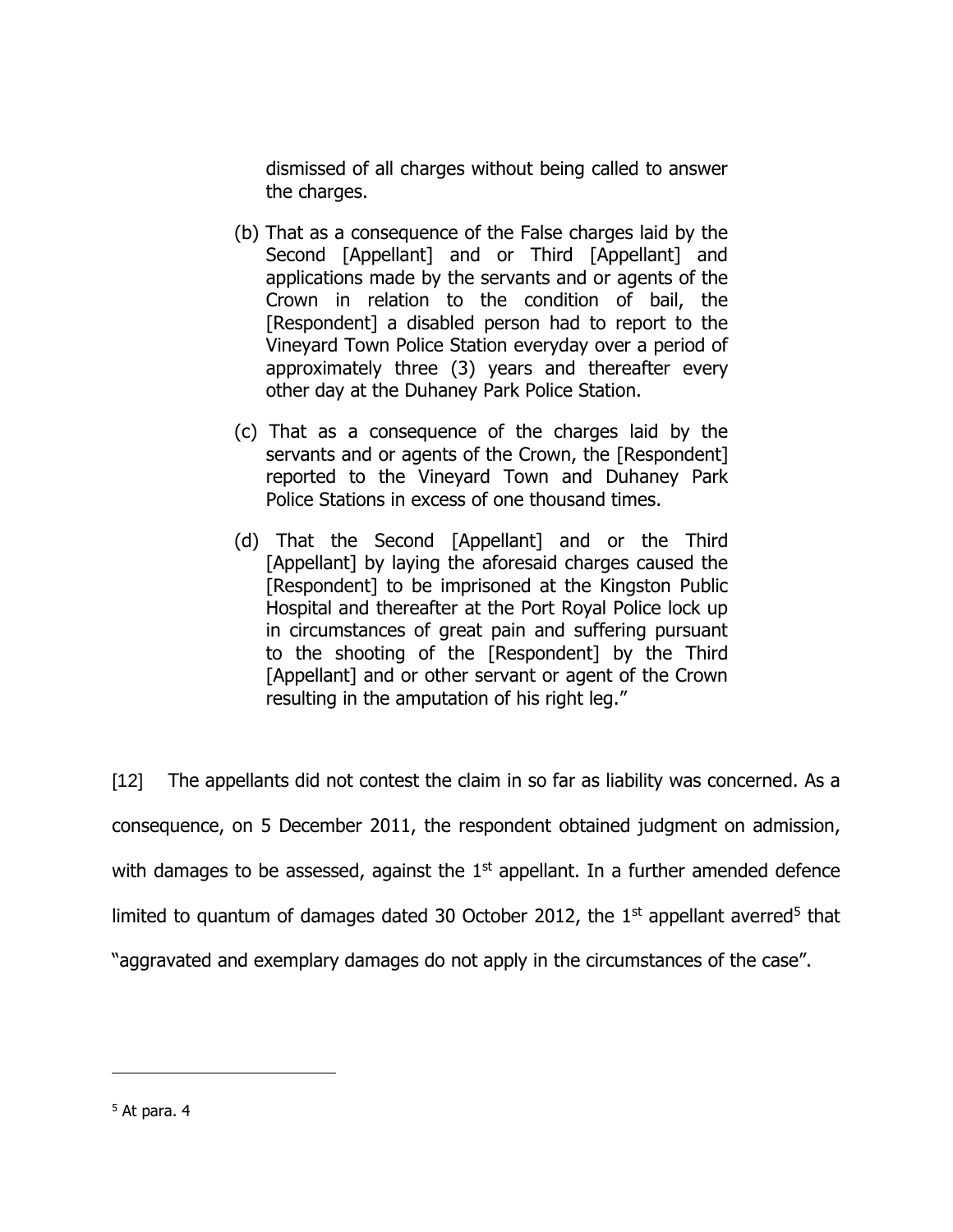### **The judge's decision**

[13] In a reserved judgment given on 28 February 2014, the judge assessed the respondent's damages as follows:

- 1. Special damages in the sum of \$82,000.00.
- 2. General damages in the sum of \$1,600,000.00.
- 3. Aggravated damages in the sum of \$600,000.00, with interest at 3% from 7 March 2011 to 28 February 2014.
- 4. Exemplary damages in the sum of \$1,000,000.00.

[14] The judge also awarded the respondent his costs, such costs to be agreed or taxed.

[15] A large part of the judge's judgment was concerned with a question which is no longer in issue on appeal, given Miss Pinnock's decision not to pursue the contention that an award of exemplary damages is not available in a case in which malicious prosecution was the sole cause of action. For the reasons which the judge stated in her admirable discussion on the question, this was plainly not a good point and Miss Pinnock was quite correct to abandon it.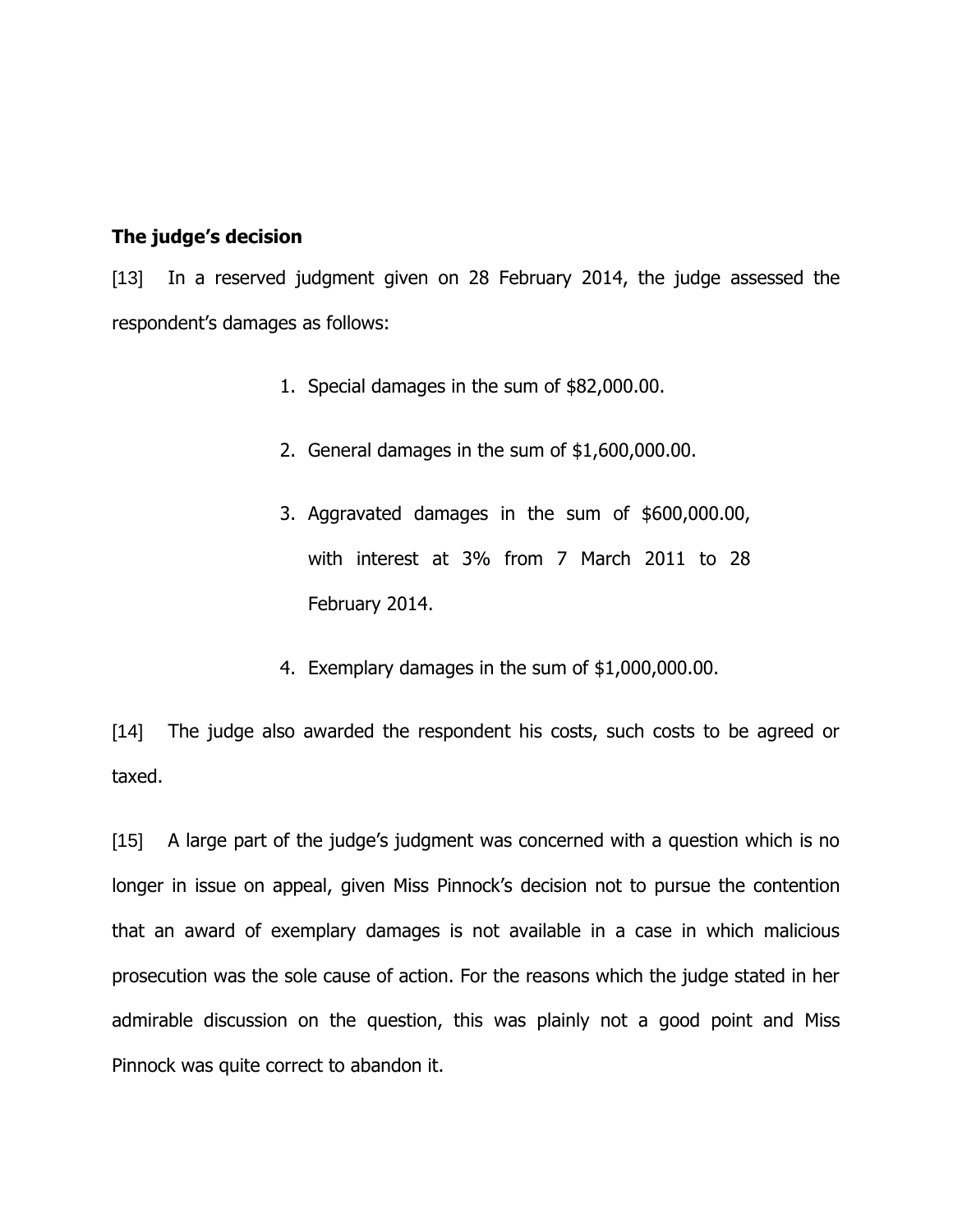[16] But I must set out, more or less in its entirety, the judge's discussion on exemplary damages<sup>6</sup>:

> "[37] The purpose of exemplary damages is to punish wrongdoers for conduct, which, in some cases, is referred to as contumelious or highhanded disregard of a claimant's rights or behavior described as arrogant, flagrant, oppressive or outrageous. It is also made to act as deterrence against potential offenders … the test of outrageousness is applicable to Jamaica. It captures the elements of oppression and arbitrariness, (in the sense of arbitrary and oppressive behavior) as well as unconstitutional actions, in the sense of high handed cynicism and the flagrant disregard for people's rights. Such a test would limit the award to the most appropriate cases where there is truly outrageous conduct. Otherwise aggravated damages may be sufficient.

> [38] Oppressive, arbitrary and unconstitutional conduct by government servants is the first common law category of the award outlined by Lord Devlin in **Rookes v Barnard**. Though awards in this category can legitimately be made, it is not mandatory but is made at the discretion of the court. For exemplary awards, moderation and conservatism is the order of the day, though the award should not be too low, as otherwise it would not be necessary to make one. In [**Thompson**], the English Court of Appeal set out guidelines for making the award in terms of monetary limits: 5000 pounds, being the lower limit and 50,000 pounds being the upper limit in the case of conduct involving a police officer at the rank of superintendent or above. No such guidelines exist here. We are however, guided by similar awards in similar cases. Of course I take the notion that the more outrageous the behavior the higher should be the award. There is also a place for the notion that the award should also vary based on the rank or position of the wrongdoer. The higher the rank or greater the position of the wrongdoer

<sup>6</sup> Judgment, paras [37]-[43]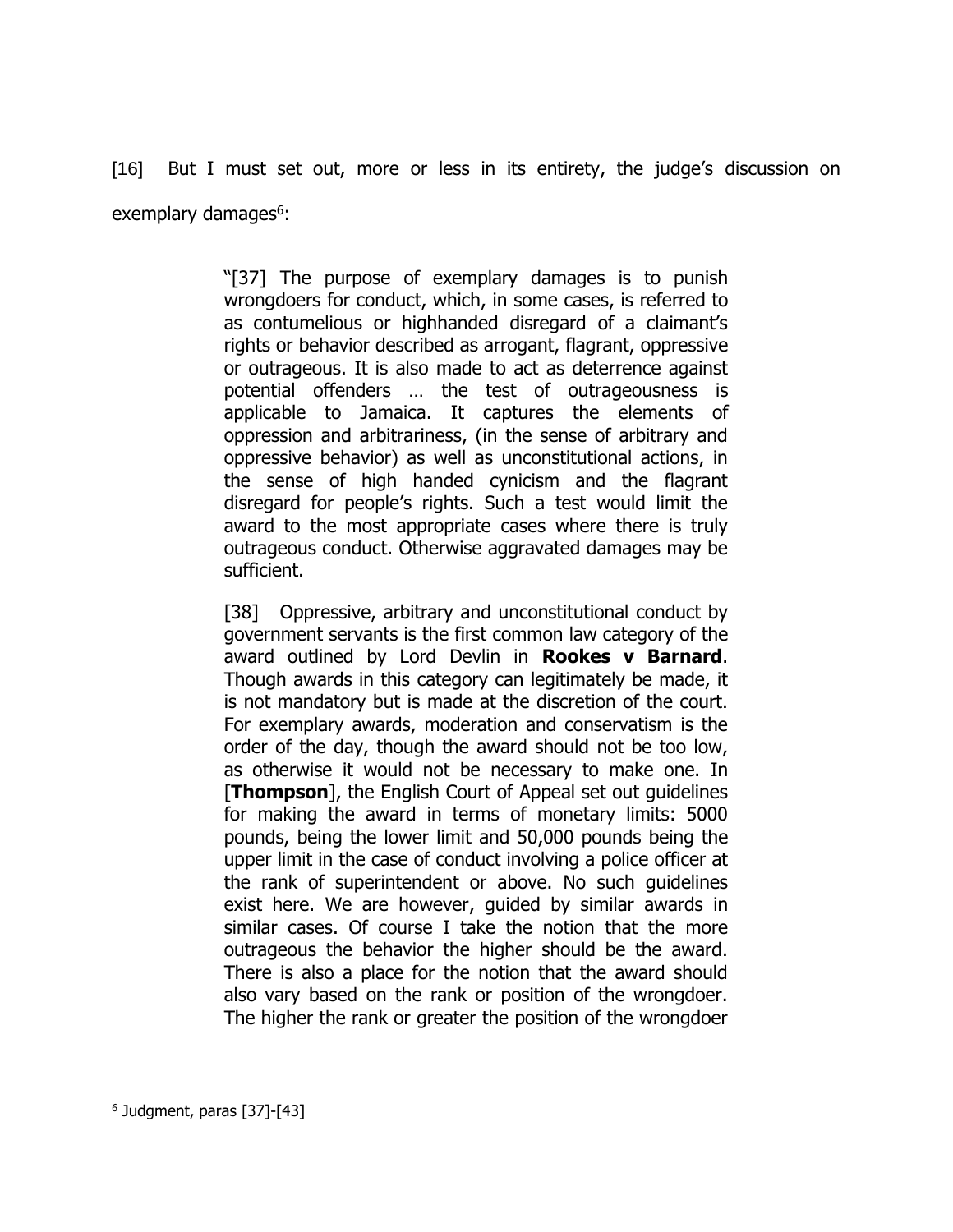the higher should be the award. This is so for many reasons, the first and simplest of which is that they should know better than their subordinates. Secondly, the public has a greater expectation of proper behaviour from persons who hold high office and supervisory positions which is tantamount to a fiduciary responsibility. In this case the [2nd and 3rd appellants] are a superintendent of police and a corporal in the Jamaica Defence Force.

[39] The factors relied on by the [respondent] to support this award is that he was charged and imprisoned whilst in hospital; that having been shot by the 3<sup>rd</sup> [appellant] and or other agents of the state, he was locked up at the police station in great pain having had a leg amputated which had not yet healed. He also contended that the charges were falsely laid as a result of which he was prosecuted for almost five years.

[40] He was charged with shooting with intent but the evidence of the 3rd [appellant] was that when he was shown the [respondent] on the night of the incident he identified him as the man who came back for the weapon which had dropped in the lane. He did not say he saw him with a gun shooting at any one. No evidence was given by him of how the [respondent] came to be shot resulting in the amputation of his shattered leg. Between  $16<sup>th</sup>$  May and  $12<sup>th</sup>$ June he was kept in lock-up with his amputated leg without facing court on his charges.

[41] The agents of the state acted not only with malice but also without reasonable and probable cause in prosecuting the [respondent]. There was no evidence that he shot and wounded anyone. Taken at its highest, the evidence of the  $3<sup>rd</sup>$ [appellant] is that after the shooting and the [respondent] was found suffering from wounds to the leg in a house, he was identified by him as the man who opened the gate and the man who came for the weapon. The shooting took place at night in a lane and the  $3<sup>rd</sup>$  [appellant] did not purport to identify any of the shooters down the lane. The [respondent] was found hours after the shooting in a house. No evidence was given by the  $3<sup>rd</sup>$  [appellant] that the [respondent] was found in the house clutching a gun. There was no gun powder residue found on his hand.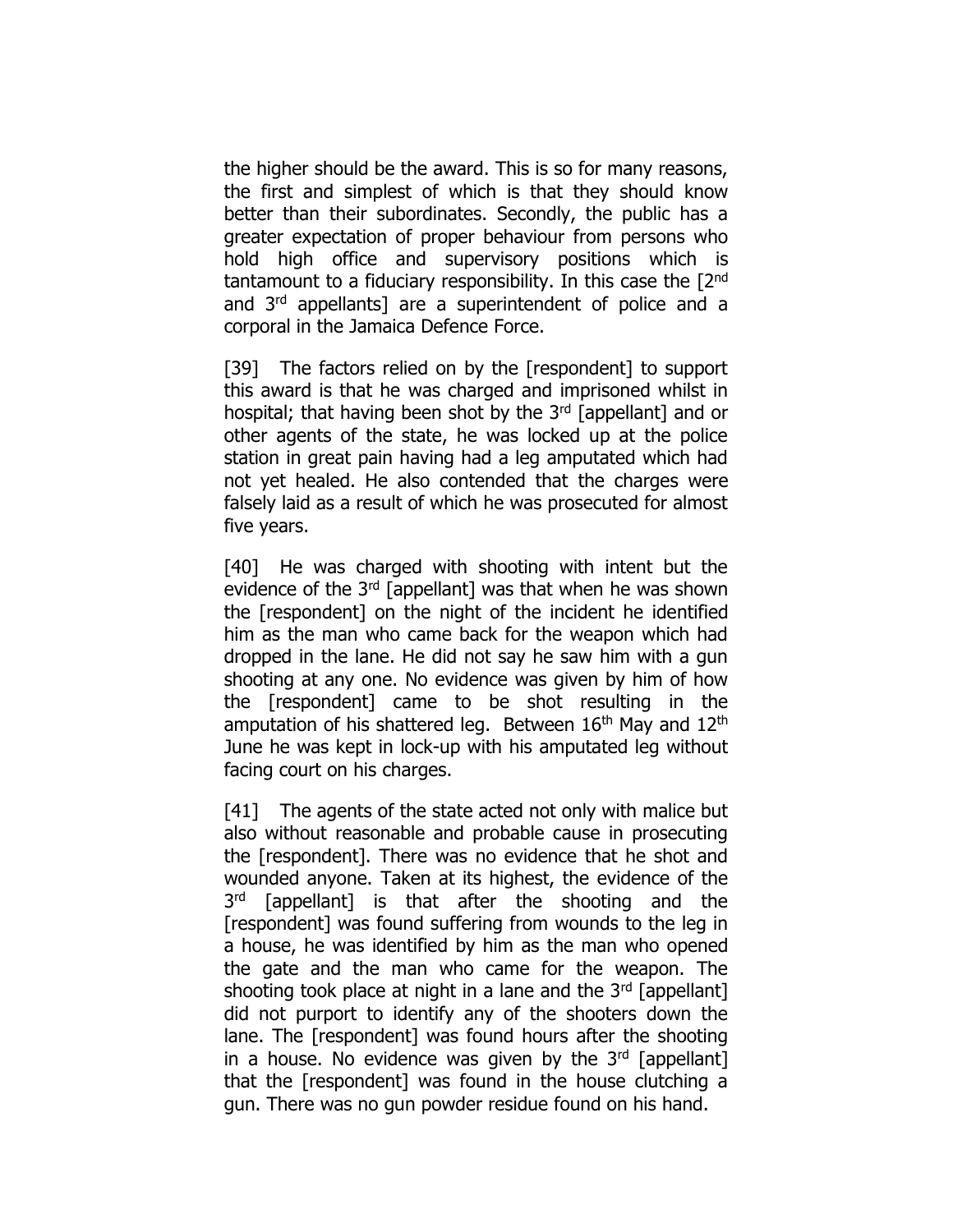[42] Their actions in handcuffing the amputee to his bed after amputation under police guard was oppressive and cruel, their imposition of charges of shooting with intent and wounding with intent, the continued prosecution of said charges in the face of negative swab results was arbitrary and high handed. The failure to take the [respondent] to court within a reasonable time to be considered for bail was unconstitutional and callous. Their actions taken as a whole might be considered to be outrageous in the extreme.

[43] In **Keith Bent v The Attorney General**, Brooks J took the view that the unlawful pointing of a firearm at a member of the public by police was outrageous and arrogant conduct deserving of an award of exemplary damages. An award of one hundred thousand dollars (\$100,000.00) was made. In **Maxwell Russell** the Claimant was shot in the back by the police. An award of four hundred thousand dollars (\$400,000.00) was made in that case. In the instant case I am of the view that an award of one million dollars (\$1,000,000.00) is appropriate."

# **The submissions on appeal**

[17] Miss Pinnock made three submissions on behalf of the appellants. Firstly, that the sums which the judge awarded for general and aggravated damages afforded the respondent adequate compensation for the wrong done to him, and that, in these circumstances, the judge ought not to have made any award for exemplary damages. Secondly, that the judge's reliance on the decision of the Court of Appeal of England and Wales in **Thompson v Commissioner of Police of the Metropolis**<sup>7</sup> ('**Thompson**') was misplaced, given the different factual basis of the guidance provided

7 [1968] QB 498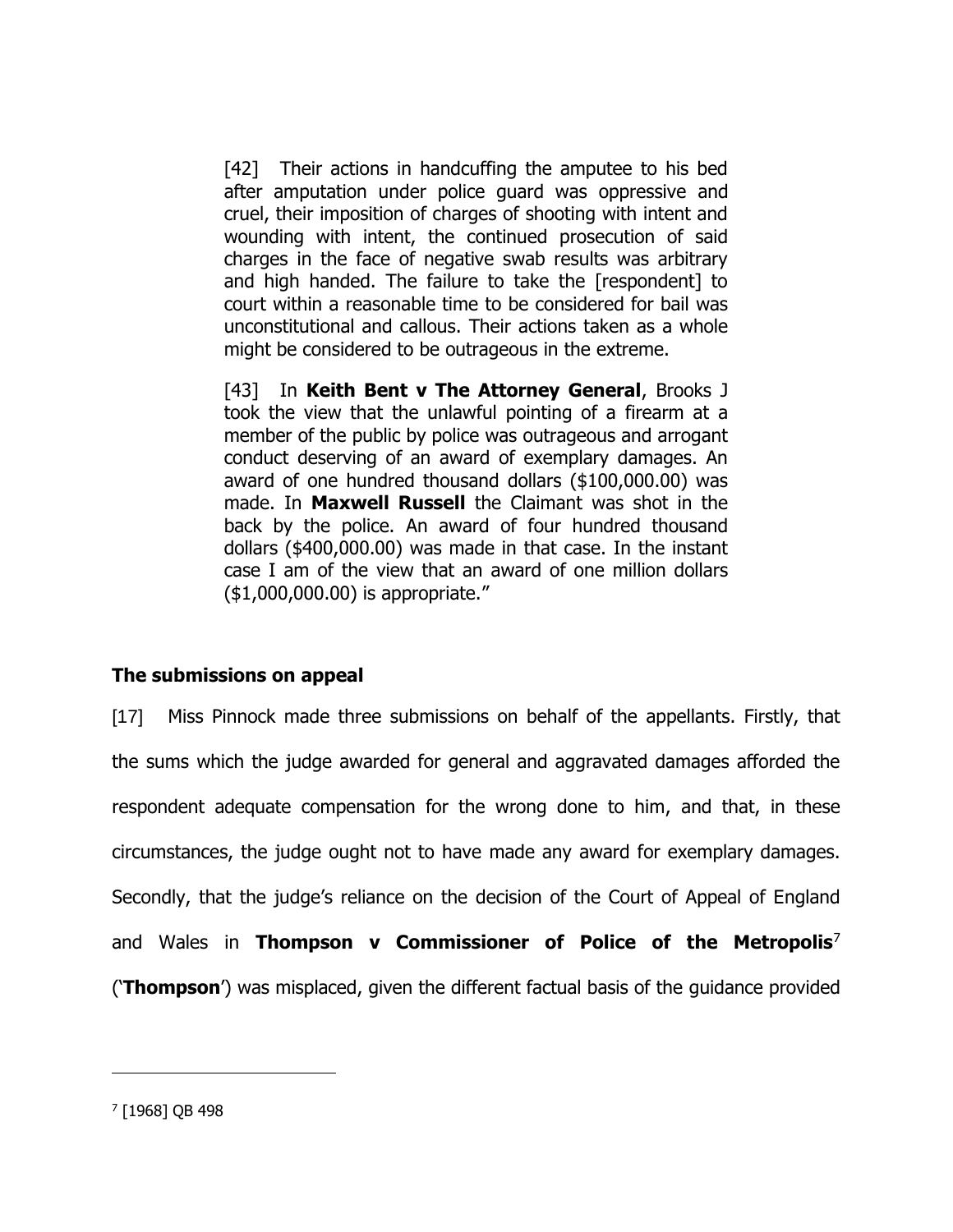by the court in that case. And thirdly, that the judge's award for exemplary damages was outside of the range established by previous awards and was therefore excessive in all the circumstances of the case.

[18] For the respondent, Mr Charles Campbell submitted that the judge's award of \$1,600,000.00 for compensatory damages was modest. In these circumstances, the award of exemplary damages was entirely appropriate to show the court's disapproval of the conduct of the  $2<sup>nd</sup>$  and  $3<sup>rd</sup>$  appellants and to deter potential offenders from such conduct in the future. In arriving at the sum to be awarded for exemplary damages, the judge showed full awareness of the relevant principles and her award should not be disturbed.

### **A look at some authorities on exemplary damages**

[19] As Lord Devlin explained in **Rookes v Barnard<sup>8</sup>** , exemplary damages are a special category of damages. Unlike the object of ordinary damages, which is to compensate, the object of exemplary damages is "to punish and deter" <sup>9</sup>. In his hugely influential speech in that case, Lord Devlin went on to state three categories of cases in which an award of exemplary damages would be appropriate. These are cases in which (i) the claimant has been the victim of oppressive, arbitrary or unconstitutional actions by servants of the government; (ii) the defendant's conduct has been calculated by him

<sup>8</sup> [1964] 1 All ER 367

 $9$  At page 407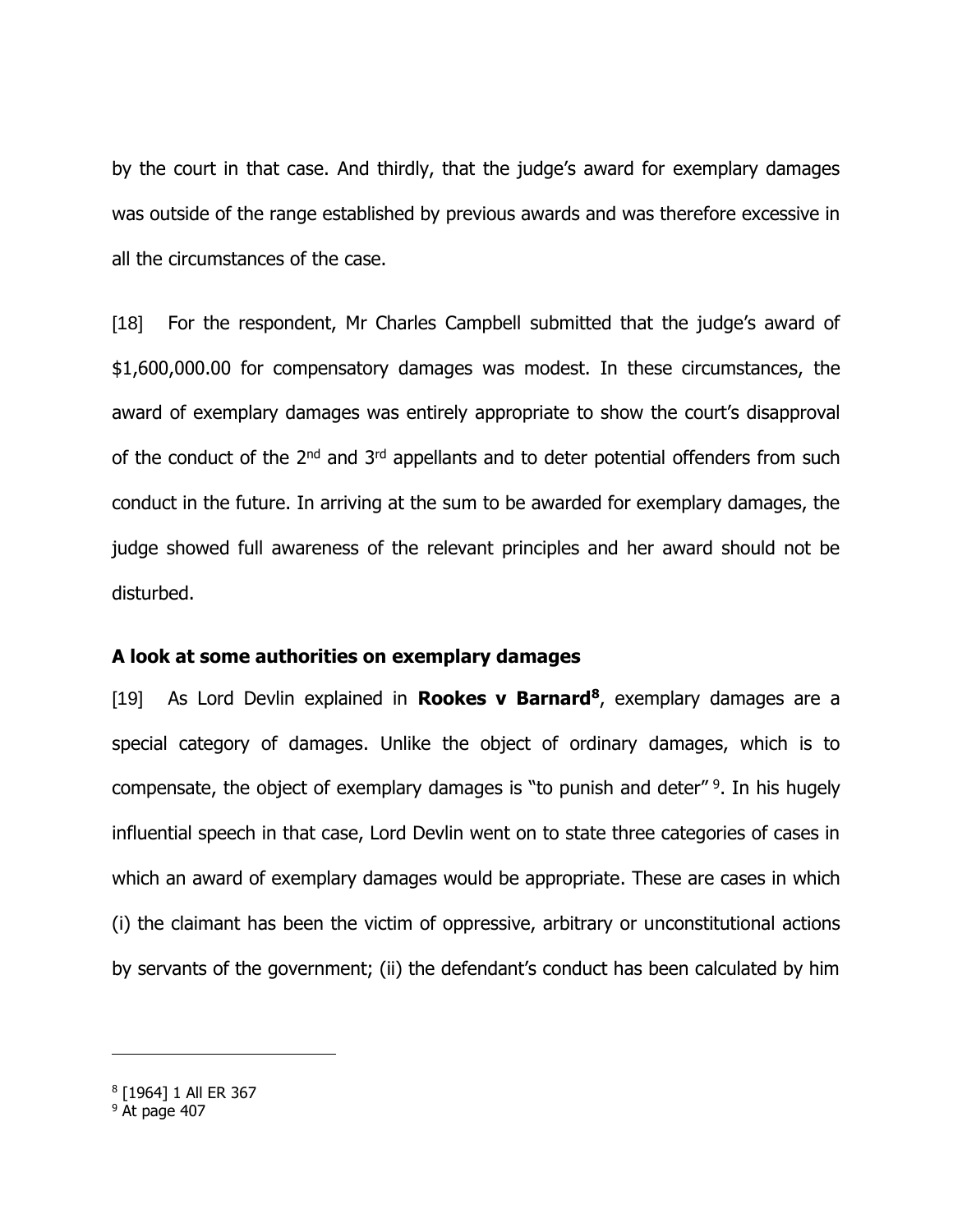to make a profit for himself which may well exceed the compensation payable to the claimant; and (iii) the award of exemplary damages is expressly authorised by statute.

[20] Lord Devlin also stated three considerations to be borne in mind when awards for exemplary damages are being considered $10$ :

> "… First, the plaintiff cannot recover exemplary damages unless he is the victim of the punishable behaviour. The anomaly inherent in exemplary damages would become an absurdity if a plaintiff totally unaffected by some oppressive conduct which the jury wished to punish obtained a windfall in consequence. Secondly, the power to award exemplary damages constitutes a weapon that, while it can be used in defence of liberty … can also be used against liberty. Some of the awards that juries have made in the past seem to me to amount to a greater punishment than would be likely to be incurred if the conduct were criminal; and moreover a punishment imposed without the safeguard which the criminal law gives to an offender. I should not allow the respect which is traditionally paid to an assessment of damages by a jury to prevent me from seeing that the weapon is used with restraint ... Thirdly, the means of the parties, irrelevant in the assessment of compensation, are material in the assessment of exemplary damages. Everything which aggravates or mitigates the defendant's conduct is relevant."

[21] And finally, in a passage to which Miss Pinnock drew particular attention, Lord Devlin said this $11$ :

 $10$  At page 411

 $11$  Thid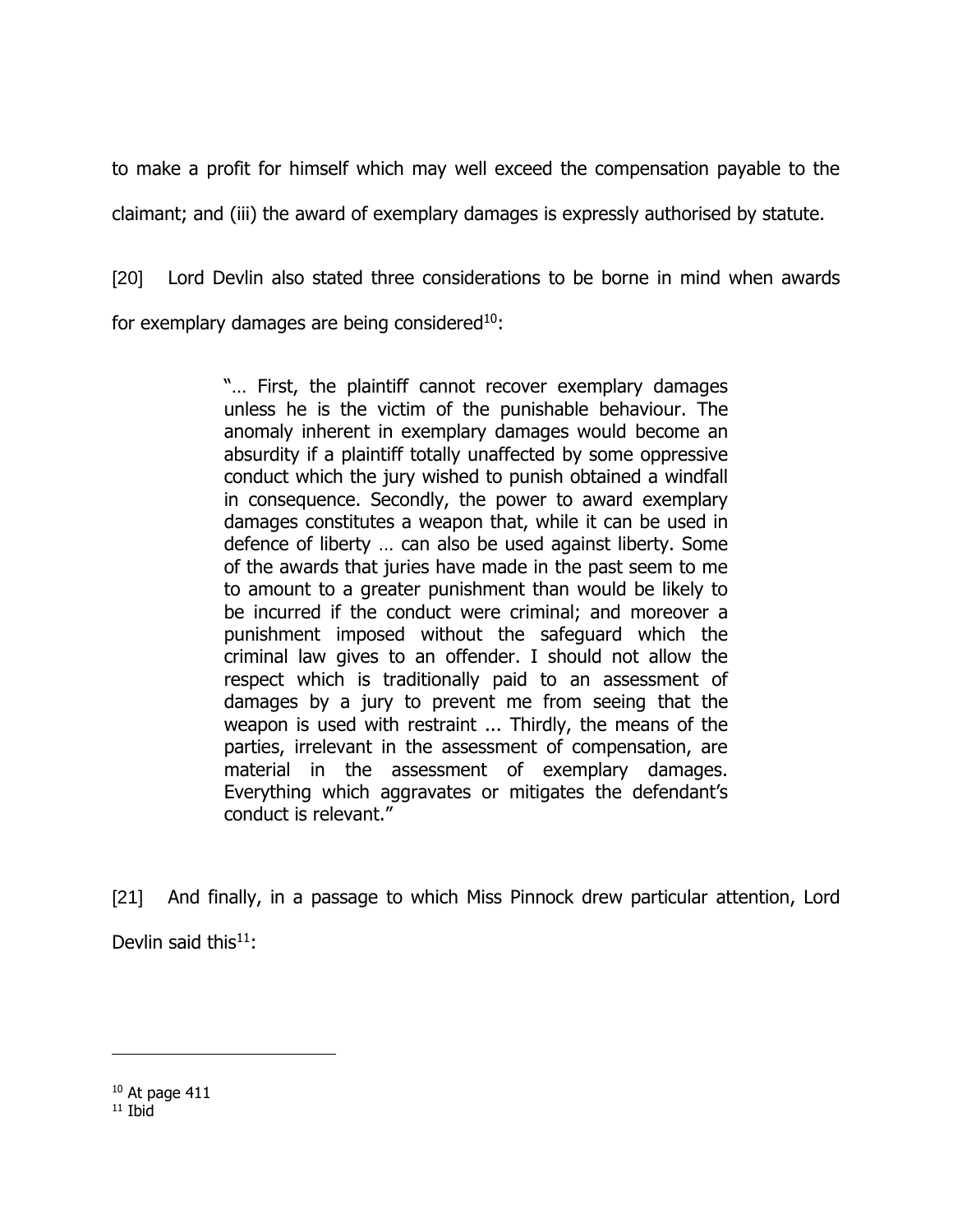"In a case in which exemplary damages are appropriate, a jury should be directed that if, but only if, the sum which they have in mind to award as compensation (which may of course be a sum aggravated by the way in which the defendant has behaved to the plaintiff) is inadequate to punish him for his outrageous conduct, to mark their disapproval of such conduct and to deter him from repeating it, then they can award some larger sum."

[22] **Rookes v Barnard** survived searing scrutiny in **Cassell & Co Ltd v Broome and another**<sup>12</sup> (including a characteristically strident revolt by Lord Denning MR in the Court of Appeal<sup>13</sup>). In the course of a detailed review of the entire law on the subject, Lord Hailsham LC specifically adopted<sup>14</sup> Lord Devlin's emphasis on the consideration that there should be no award for exemplary damages unless "[the jury] are satisfied that the punitive or exemplary element is not sufficiently met with the figure which they have arrived at for the plaintiff's solatium …"

[23] Before turning to some of our cases, I will mention two other English cases which also attracted the judge's attention. The first is the decision of the Court of Appeal of England and Wales in **Thompson**. In that case, as a response to a number of very large jury awards of exemplary damages in cases of police misconduct, the court was concerned to clarify the directions to be given to juries as to the amount of

<sup>12</sup> [1972] 1 All ER 801

<sup>13</sup> **Broome v Cassell & Co Ltd and Another** [1971] 2 All ER 187

<sup>14</sup> [1972] 1 All ER 801, at page 833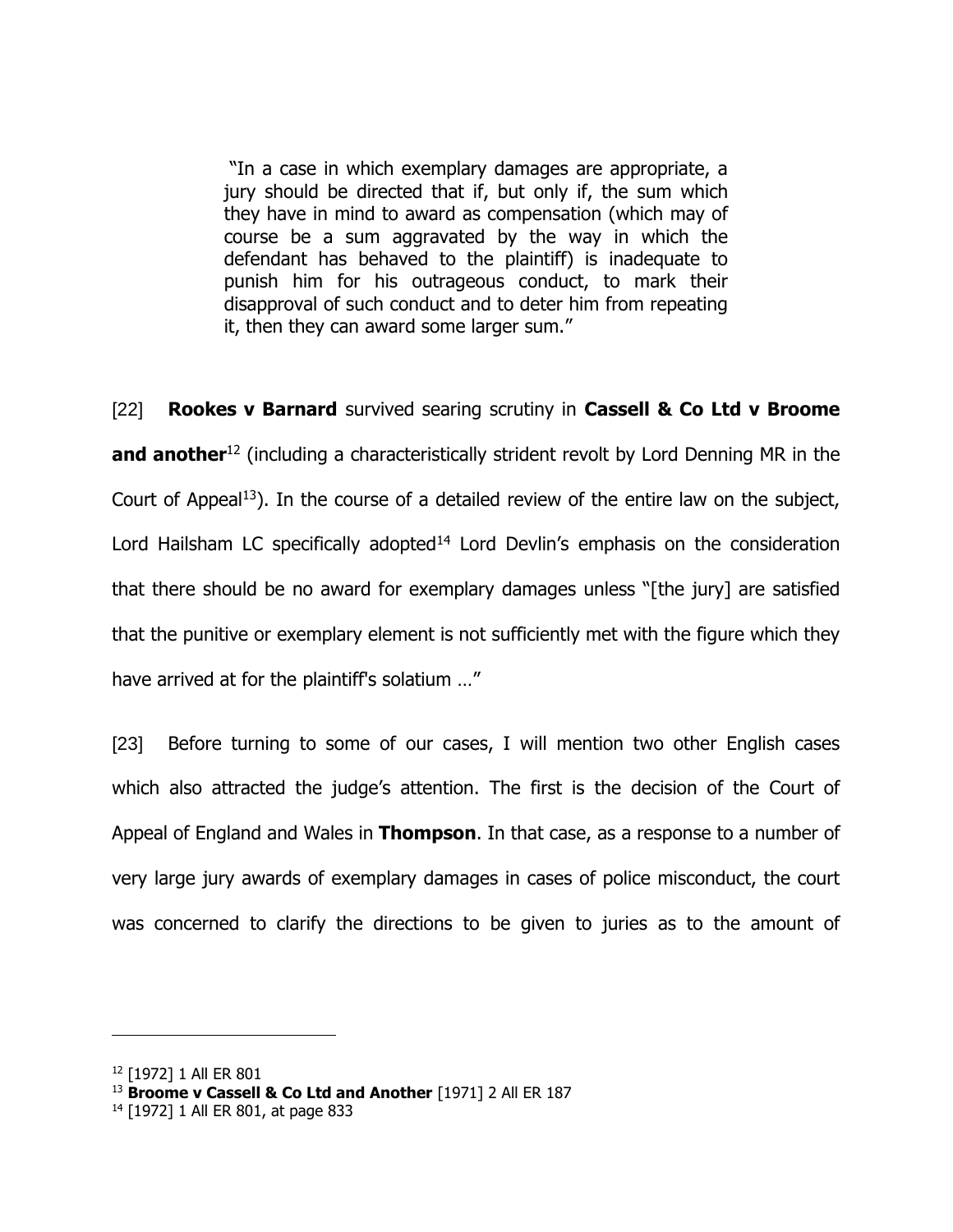damages, particularly exemplary damages, to be awarded in such cases<sup>15</sup>. After proposing indicative figures for basic and aggravated damages in cases of wrongful arrest and imprisonment and malicious prosecution, the court went on to deal with exemplary damages in this way<sup>16</sup>:

> "(12) Finally the jury should be told in a case where exemplary damages are claimed and the judge considers that there is evidence to support such a claim, that though it is not normally possible to award damages with the object of punishing the defendant, exceptionally this is possible were there has been conduct, including oppressive or arbitrary behaviour, by police officers which deserves the exceptional remedy of exemplary damages. It should be explained to the jury, (a) that if the jury are awarding aggravated damages these damages will have already provided compensation for the injury suffered by the plaintiff as a result of the oppressive and insulting behaviour of the police officer and, inevitably, a measure of punishment from the defendant's point of view; (b) that exemplary damages should be awarded if, but only if, they consider that the compensation awarded by way of basic and aggravated damages is in the circumstances an inadequate punishment for the defendants; (c) that an award of exemplary damages is in effect a windfall for the plaintiff and, where damages will be payable out of police funds, the sum awarded may not be available to be expended by the police in a way which would benefit the public (this guidance would not be appropriate if the claim were to be met by insurers); and (d) that the sum awarded by way of exemplary damages should be sufficient to mark the jury's disapproval of the oppressive or arbitrary behaviour but should be no more than is required for this purpose.

<sup>&</sup>lt;sup>15</sup> See Lord Woolf MR, at page 765

<sup>16</sup> At pages 775-776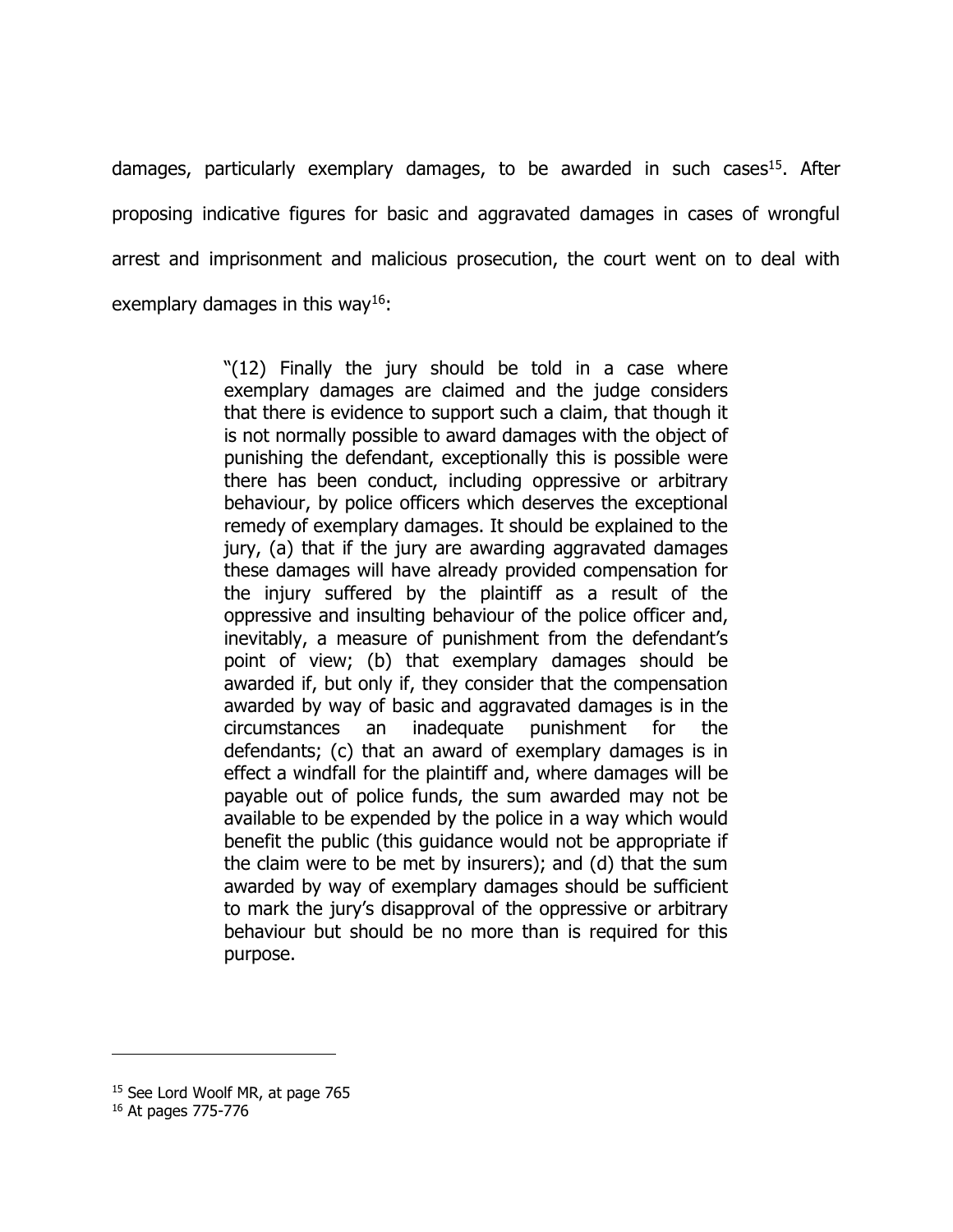(13) Where exemplary damages are appropriate they are unlikely to be less than £5,000. Otherwise the case is probably not one which justifies an award of exemplary damages at all. In this class of action the conduct must be particularly deserving of condemnation for an award of as much as £25,000 to be justified and the figure of £50,000 should be regarded as the absolute maximum, involving directly officers of at least the rank of superintendent."

[24] The second is the important decision of the House of Lords in **Kuddus (AP) v** 

**Chief Constable of Leicestershire Constabulary**<sup>17</sup> ('**Kuddus**'). The issue in that case was whether exemplary damages could be awarded against a defendant for the tort of misfeasance in public office. On its facts, the case is therefore far removed from the circumstances of this case. But the decision is of value for Lord Nicholls of Birkenhead's succinct statement of the continued role played by exemplary damages in the modern law:

> "The availability of exemplary damages has played a significant role in buttressing civil liberties, in claims for false imprisonment and wrongful arrest. From time to time cases do arise where awards of compensatory damages are perceived as inadequate to achieve a just result between the parties. The nature of the defendant's conduct calls for a further response from the courts. On occasion conscious wrongdoing by a defendant is so outrageous, his disregard of the plaintiff's rights so contumelious, that something more is needed to show that the law will not tolerate such behaviour. Without an award of exemplary damages, justice will not have been done. Exemplary damages, as a remedy

<sup>17</sup> [2001] UKHL 29 para 63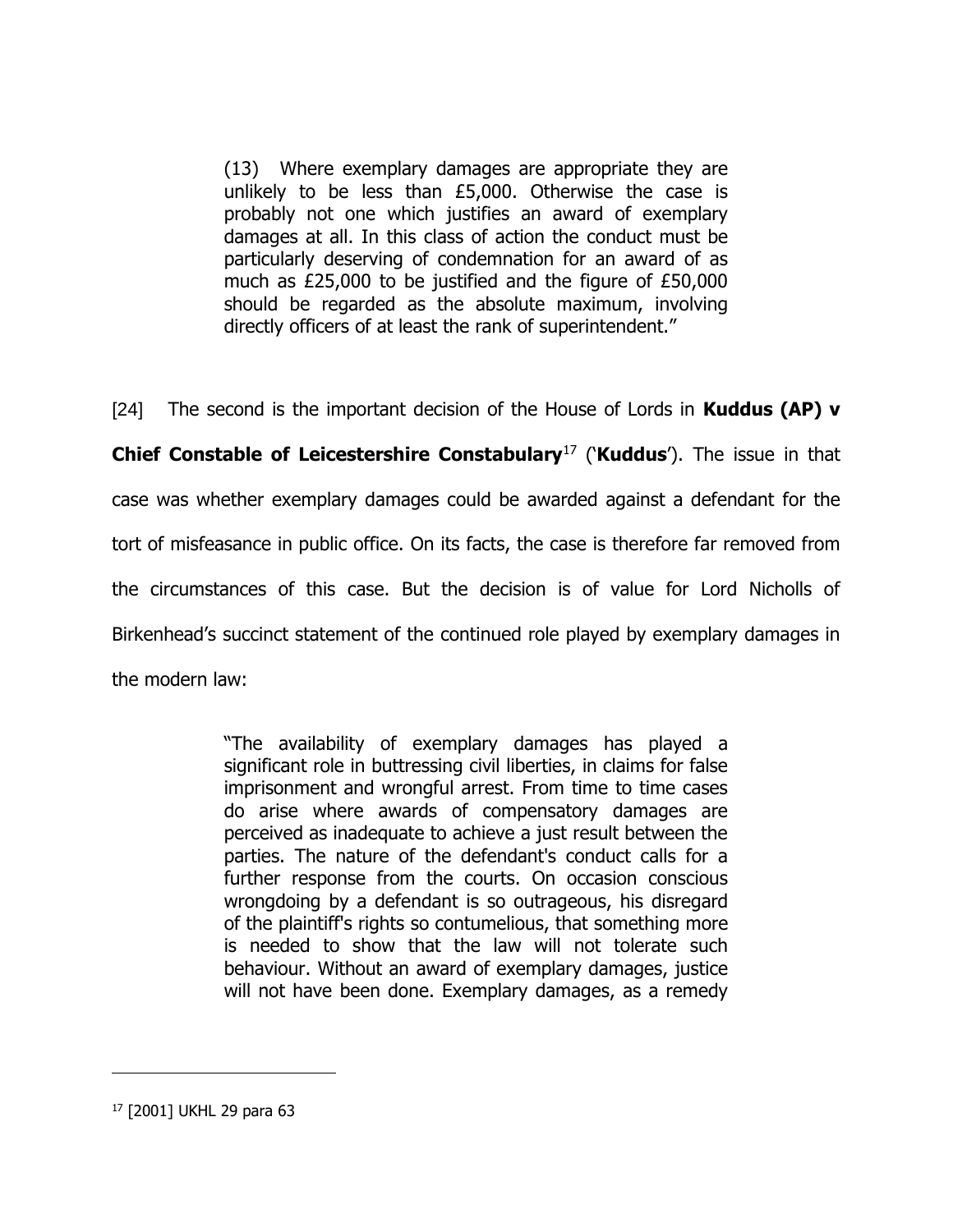of last resort, fill what otherwise would be a regrettable lacuna."

[25] Turning now to cases in this jurisdiction, I should mention first, without dwelling on it, **Douglas v Bowen**<sup>18</sup>, in which this court accepted and applied Lord Devlin's categorisation of exemplary damages in **Rookes v Barnard**. But Mr Campbell also referred us to some later examples of the principles in action, including the relationship between compensatory and exemplary damages. I will refer to a few of them, all of them claims against the state in respect of actions allegedly done by members of the Jamaica Constabulary Force.

[26] In **Attorney-General v Maurice Francis**<sup>19</sup>, the respondent was shot by a district constable who was carrying out police duties. The respondent was severely injured and the medical assessment was that he had incurred a 60% permanent impairment of the whole person and his expected life span had been reduced by approximately 20%. In addition to an award of \$3,500,000.00 for pain and suffering and loss of amenities, the trial judge awarded the respondent \$3,500,000.00 as exemplary damages.

[27] On appeal, the appellant contended (among other things) that the amount of \$3,500,000.00 for exemplary damages was manifestly excessive, bearing in mind the

<sup>18</sup> (1974) 22 WIR 333

 $19$  (Unreported), Court of Appeal, Jamaica, Supreme Court Civil Appeal No 13/1995, , judgment delivered 26 March 1999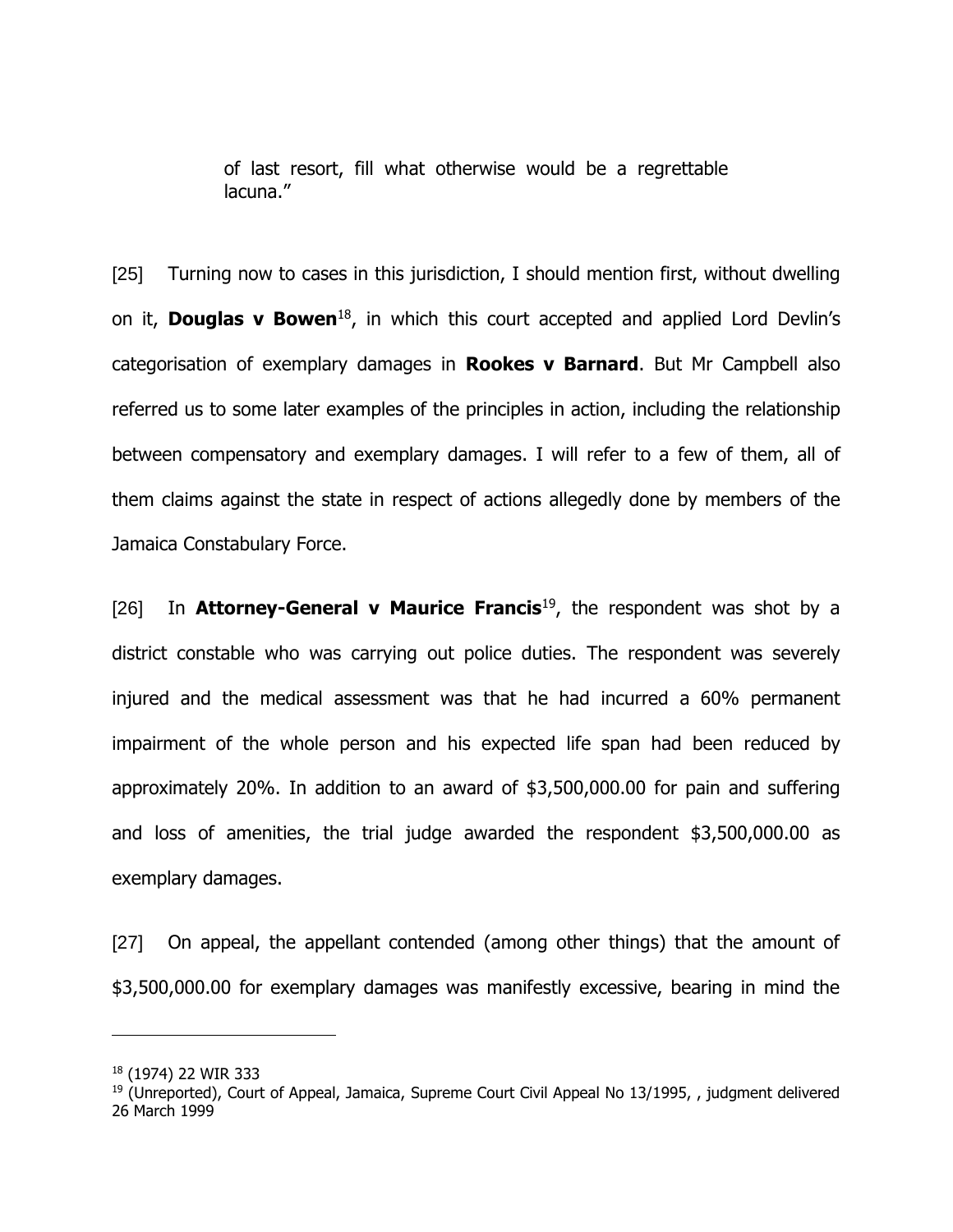equally substantial sum awarded for pain and suffering and loss of amenities. The appellant succeeded on this point and this court reduced the award for exemplary damages to \$100,000.00. Rattray P considered that, the judge having made a substantial award of \$3,500,000.00 for compensatory damages, the award of a similar sum for exemplary damages was manifestly excessive. To similar effect, Langrin JA (Ag) (as he then was), after referring to **Rookes v Barnard** and **Cassell & Co Ltd v Broome and another**, observed that<sup>20</sup> -

> "In applying these principles and taking into consideration that the employer would have already had to pay compensatory damages which is a penalty in itself the sum of \$3.5 million awarded by the trial judge [for exemplary damages] is extremely high."

[28] In **Attorney General v Parchment et al**<sup>21</sup>, the respondent, who was accused of being a thief, was beaten by some men. It appeared that his leg was cut and broken. Police officers removed him from the scene and took him to the Red Hills Police Station, where he was locked up overnight. On the following day, the police took him to the Kingston Public Hospital, where he received medical treatment for his injured right leg and hand and remained for four days. Police officers then took him from the hospital, on a wheelchair, with his right leg and left hand in plaster casts, to the Constant Spring

 $20$  At page 20

<sup>&</sup>lt;sup>21</sup> (Unreported), Court of Appeal, Jamaica, Supreme Court Civil Appeal No 7/2003, judgment delivered 30 July 2004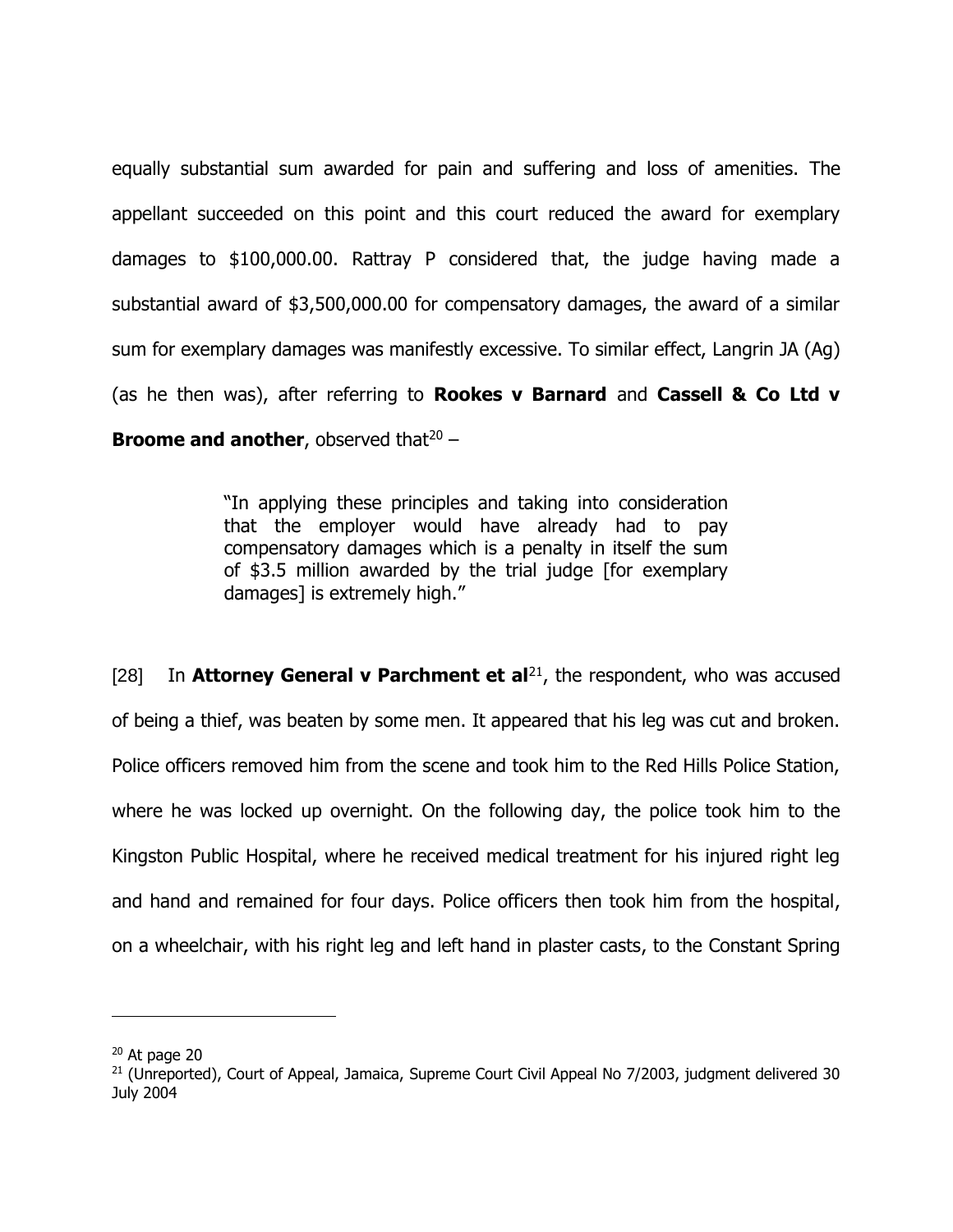Lock-up, where he was put in a small cell with three other men. This was the trial judge's account of what then ensued:

> "About a day after being placed in the cell he started feeling pains in his right foot. The inside of the cell was dirty and hot. His right foot became swollen. He started to feel pain and bawled out begging for medical attention. He told police officers, and Det. Inspector Campbell in particular that he was in pain and wanted to go to the doctor, Mr Campbell removed the three men from his cell but responded to his request by saying that he was a thief and should stay in the cell and suffer. He tried to relieve his pains by pushing his hand down the cast in order to scratch his foot. The prisoners who had been removed from his cell because of his foul odour also called out requesting that he be taken out of the cell for treatment. No one came to his assistance. Police officers came to the area but not to the section where he was. His cell was not cleaned for the duration of his stay. The doctor had made an opening in the cast and he tried to tear it off as he was in great pain and his foot was 'spoiling' inside, rotting away.

> He remained in the cell for 5 days and was then taken out in a wheelbarrow, put in a jeep and taken back to Kingston Public Hospital where his leg was amputated the day after his arrival. On his return to the hospital he was hand-cuffed to a bed, put under police guard for six weeks after which officer Campbell removed his handcuffs and told him that he was on bail. He spent two months in hospital. Mr Parchment also testified that he has never been charged or taken before any court."

[29] The trial judge awarded the respondent \$2,200,000.00 as general damages for pain and suffering and loss of amenities. Although not specified, this amount included an award for aggravated damages. The trial judge also made an award of \$500,000.00 as exemplary damages. On appeal, the appellant maintained that an award of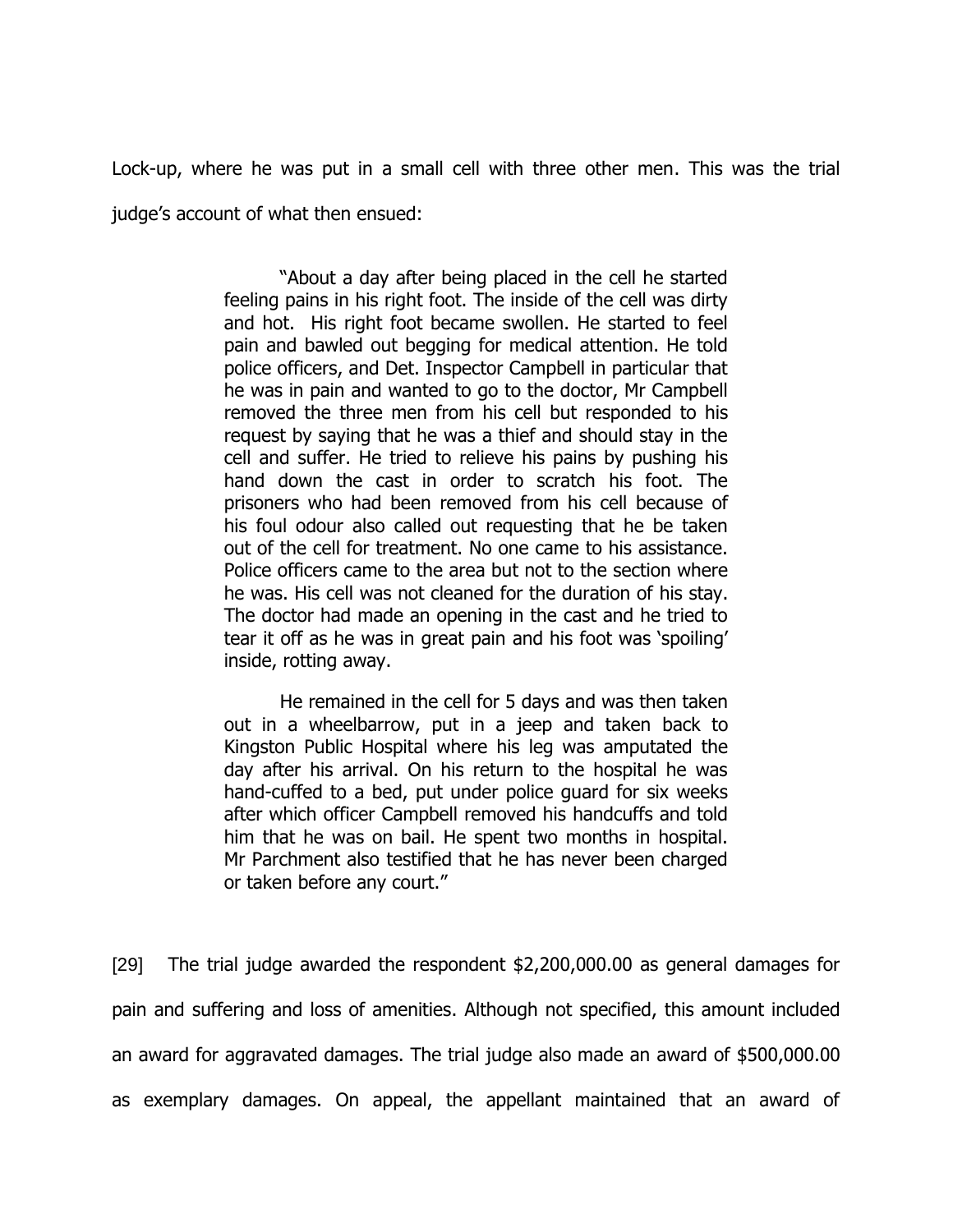exemplary damages was not warranted on the facts of the case, but that, even if it was, \$500,000.00 was inordinately high. In a judgment with which Bingham and Smith JJA agreed, Cooke JA held that, although this was, indeed, a proper case for an award of exemplary damages, \$500,000.00 was too high and should be reduced to  $$100,000.00$ . This is how Cooke JA explained the decision<sup>22</sup>:

> "Some of the epithets used by judges to describe behaviour which attracts exemplary damages are, malicious, insolent, willful, arrogant and cynical. Any of these epithets would be approximately descriptive of the callous behaviour of the police in the circumstances of this case. The learned trial judge was therefore justified in deciding that in this case exemplary damages were appropriate. So the next question is whether or not the award of \$500,000 should be disturbed.

> Counsel for the respondent conceded that the award for exemplary damages was too high. I agree with this concession. However, the sum of \$300,000 suggested by counsel in substitution for \$500,000 does not find favour with me. The fact that exemplary damages may be appropriate, does not necessarily compel an award under this heading. Exemplary damages, and the quantum in respect of such award is dependent on whether or not and to what extent the compensatory award is inadequate to punish and deter state agents as regards their outrageous conduct. In this case there was an award for aggravated damages. The global award cannot be said to have been parsimonious – it was substantial. To reiterate the award of exemplary damages is not to provide windfalls to plaintiffs at the public expense."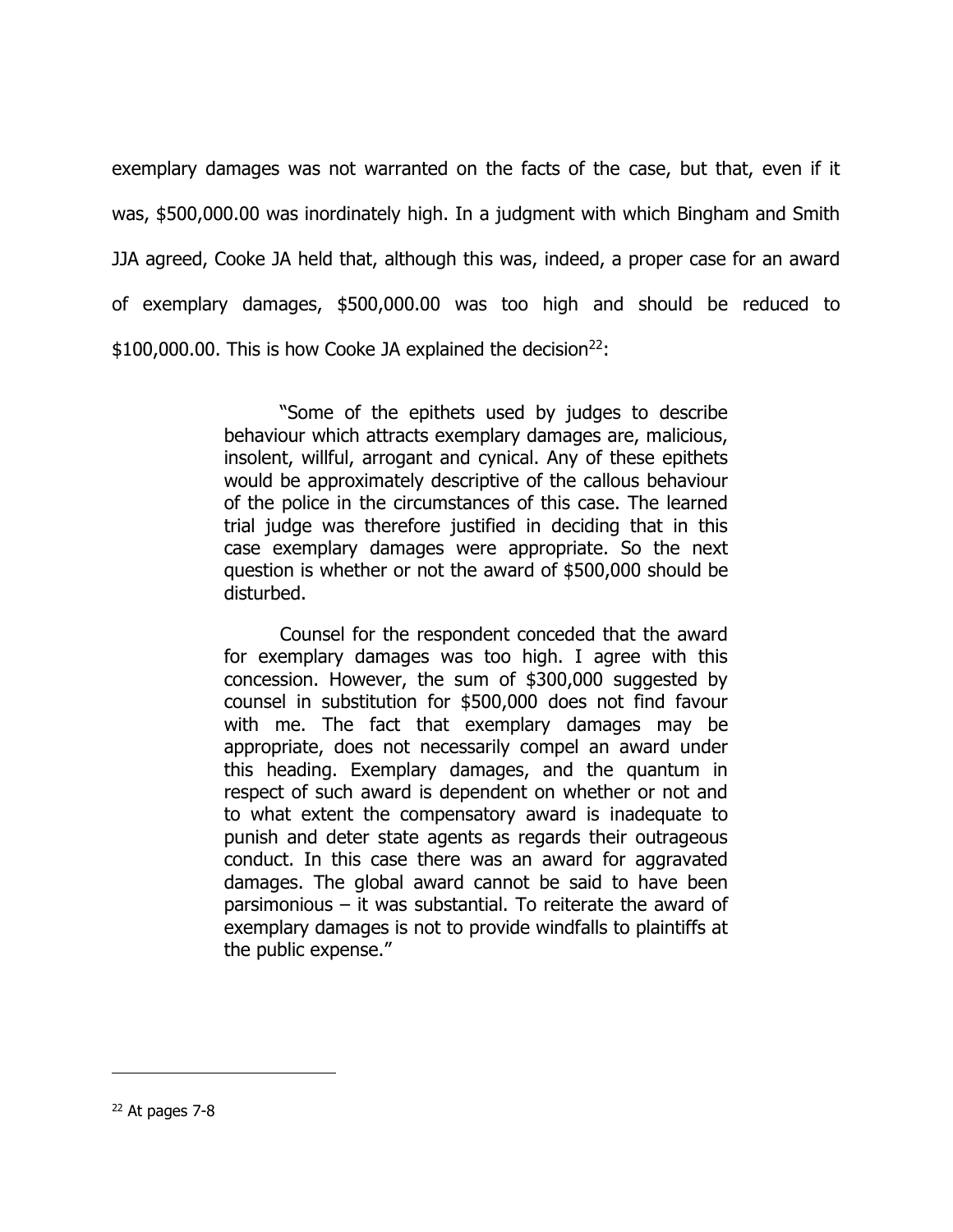[30] In the consolidated claims of **Keith Bent, Faithlyn Bent and Sophia Bent v The Attorney General of Jamaica**<sup>23</sup> ('**Bent**'), Mr Keith Bent and his two sisters, Faithlyn and Sophia Bent, claimed damages for assault and battery, false imprisonment and malicious prosecution, arising out of a fracas with a group of police officers. The claim for malicious prosecution arose out of the charges laid against the claimants for assaulting the police, resisting arrest and using indecent language. These charges were all either dismissed or adjourned *sine die*, thereby effectively terminating the prosecutions in the claimants' favour. Brooks J (as he then was) awarded each of the claimants \$200,000.00 as damages for assault and battery, \$60,000.00 for false imprisonment and \$90,000.00 for malicious prosecution.

[31] In relation to exemplary damages, Brooks J considered<sup>24</sup> that the actions of the police in (i) beating, kicking, punching and pointing a gun at Mr Bent's head; and (ii) beating Miss Sophia Bent, who was eight months pregnant at the time, amounted to "outrageous, arrogant and cynical conduct", justifying awards for exemplary damages. On this basis, he awarded each of them \$100,000.00 for exemplary damages.

[32] In **Maxwell Russell v The Attorney General for Jamaica and another**<sup>25</sup> ('**Russell**'), the claimant claimed damages for false imprisonment, malicious prosecution and trespass to the person. The claim for malicious prosecution arose out

<sup>&</sup>lt;sup>23</sup> (Unreported), Supreme Court, Jamaica, Suit Nos 1998/B 330, B384 and B385, judgment delivered 19 December 2006

 $24$  At page 14

<sup>&</sup>lt;sup>25</sup> (Unreported), Supreme Court, Jamaica, Claim No 2006 HCV 4024, judgment delivered 18 January 2008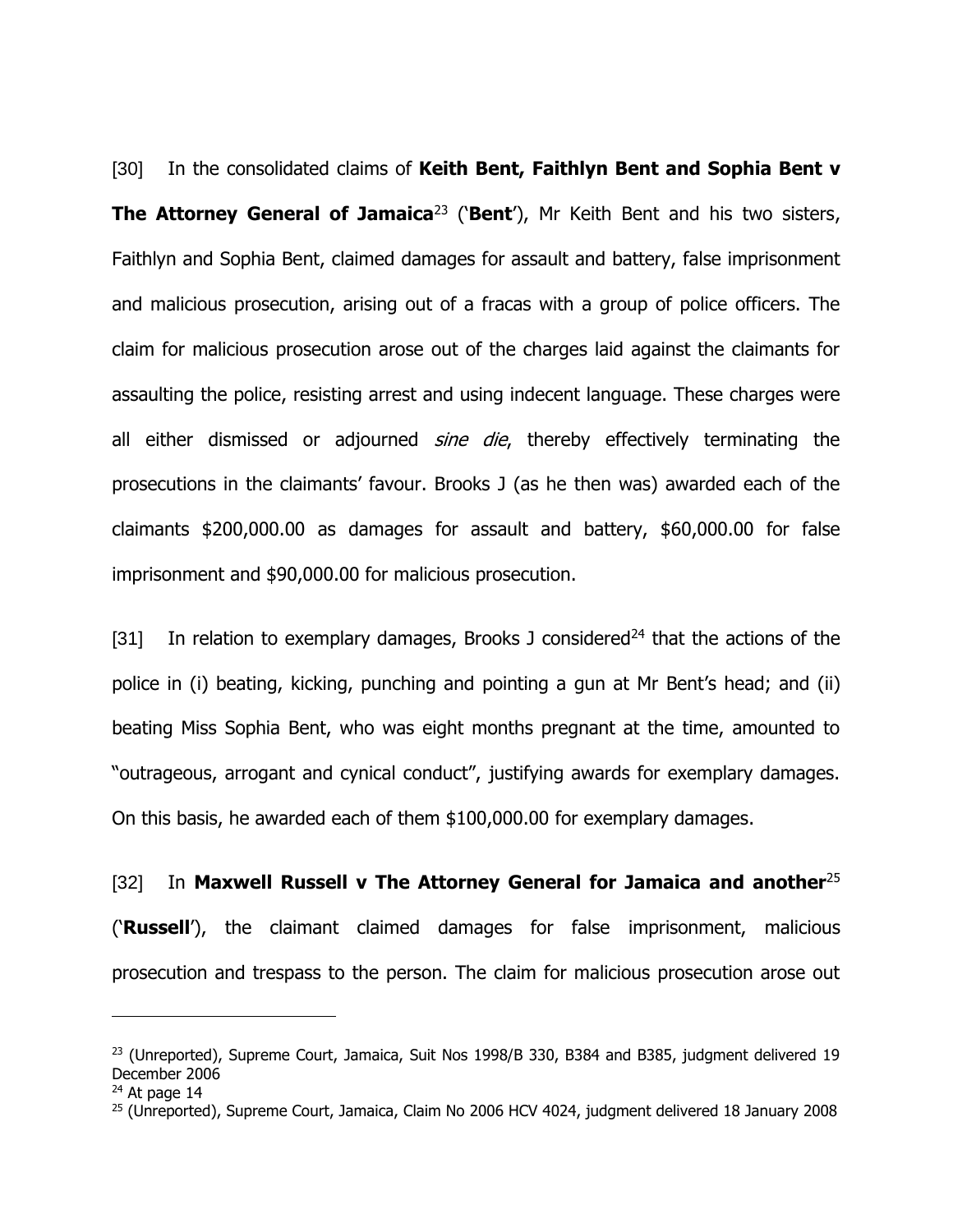of the plaintiff's prosecution in the Resident Magistrate's Court for allegedly assaulting a police officer. The prosecution was continued for nearly a year before it was dismissed on a no-case submission made by the claimant's counsel.

[33] Having awarded the claimant \$515,000.00 for false imprisonment, \$200,000.00 for aggravated damages and \$250,000.00 for malicious prosecution, Mangatal J then considered his further claim for exemplary damages. The claim was based on the actions of a policeman, who was dressed in plain clothes, and who did not identify himself as such, in shooting the unarmed claimant in the back as he ran away from him, not knowing that he was a policemen. Mangatal J accepted that this was outrageous conduct on the part of the policeman and, having determined that the amounts awarded for compensatory damages, including aggravated damages, were not sufficient to punish the wrongdoer for his outrageous conduct, made a further award of \$400,000.00 for exemplary damages.

[34] And, finally, I will mention **Openiah Shaw v The Attorney General for Jamaica**<sup>26</sup> ('**Shaw**'), in which the claimant claimed damages for assault and battery and false imprisonment. Having found for the claimant on liability, R Anderson J awarded her damages of \$80,000.00 for false imprisonment, \$1,000,000.00 for assault and battery and \$600,000.00 for aggravated damages.

<sup>&</sup>lt;sup>26</sup> (Unreported), Supreme Court, Jamaica, Claim No HCV 05443/2005, judgment delivered 13 March 2007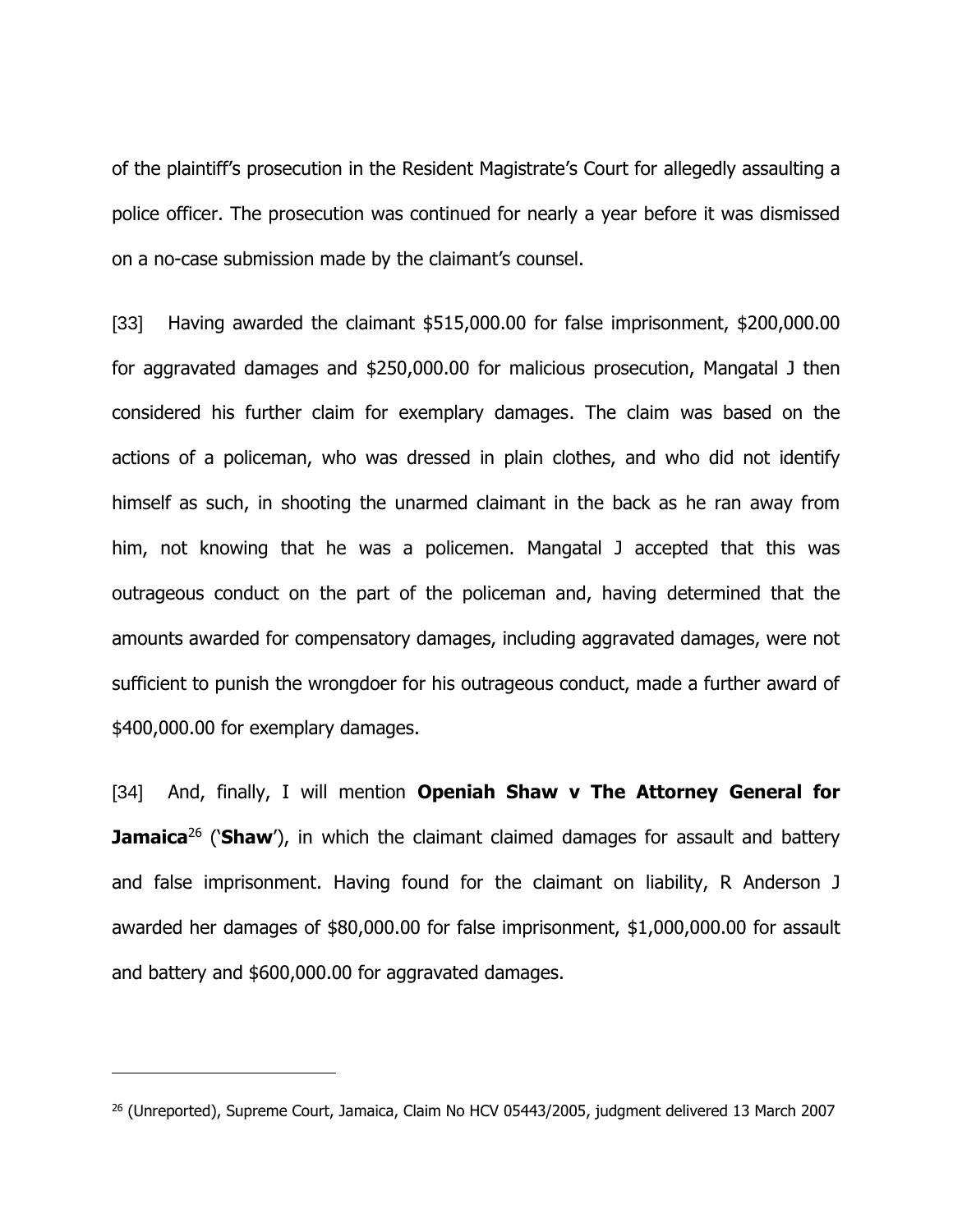[35] As regards exemplary damages, R Anderson J referred to a passage from **Kuddus**<sup>27</sup>, in which Lord Slynn of Hadley reiterated Lord Devlin's caution in **Rookes v Barnard** against awarding exemplary damages save in cases where compensatory and aggravated damages were insufficient punishment for the defendant's outrageous conduct. On this basis, R Anderson J declined to make an award for exemplary damages, saying the following<sup>28</sup>:

> "I am of the view that in considering the particular circumstances of this case, there ought not to be an award for exemplary damages. In my judgment, while the conduct of the agents of the state was unfortunate, I believe this claimant may be adequately compensated by an award of basic and general damages, and I so hold."

[36] These cases all recognise and proclaim the court's power to award exemplary damages in deserving cases, as a valuable means of punishing and deterring outrageous and contumelious disregard by servants or agents of the state of the rights of persons in Jamaica. However, following the steer given by Lord Devlin in **Rookes v Barnard**, the cases all say that exemplary damages should only be awarded in cases in which the court considers the level of compensation afforded by an award of basic and aggravated damages to be insufficient in the circumstances of the particular case to

<sup>27</sup> [2001] UKHL 29, para. 6

 $28$  At page 23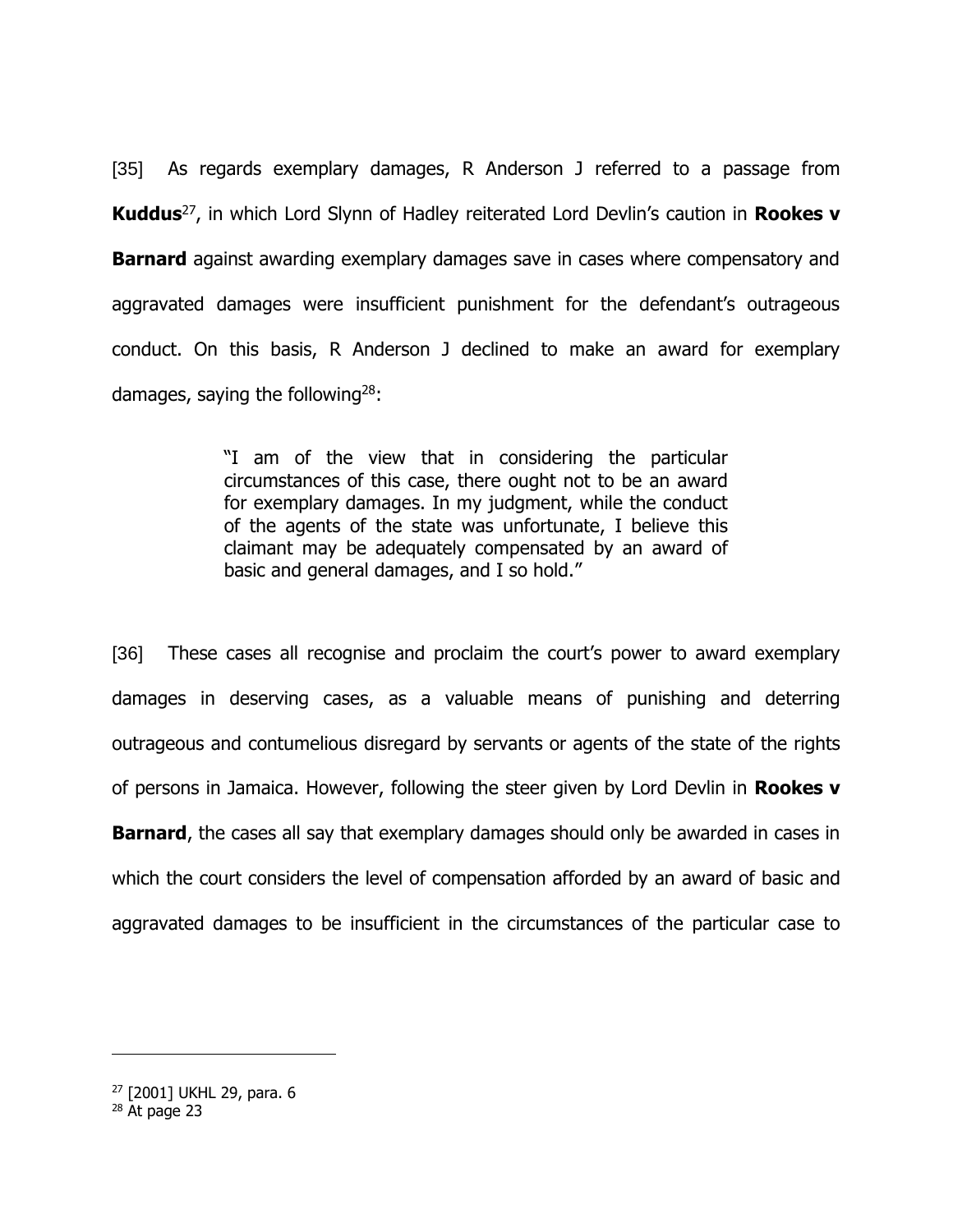punish the defendant and deter others<sup>29</sup>. And further, the cases all urge moderation in the amounts awarded for exemplary damages.

### **Discussion and conclusions**

[37] I approach the matter on the basis that, although an appellate court is generally disinclined to interfere with an award of damages by a trial judge, it will do so if it is of the view that the trial judge acted on some wrong principle of law, or made an award that was either so high or so low as to be "a wholly erroneous estimate of the damages to which the [claimant] is entitled"<sup>30</sup>.

[38] There can be no doubt that, for the reasons which the judge gave<sup>31</sup>, this was a fit case for an award of exemplary damages. The badly injured respondent was forced to endure a period of nearly a month in the police lock-up before being taken before the court. The  $2^{nd}$  and  $3^{rd}$  appellants then instituted and pursued a prosecution against the respondent for very serious offences. The unchallenged evidence (not least of all the absence at the very outset of any trace of gunpowder residue on the respondent's hands) suggested that the prosecution ought never to have been brought in the first place. So much so that, at the end of the day, the prosecution's case could not

 $29$  In addition to those cited in this judgment, examples of recognition of this principle by this court may also be found in, among others, **The Attorney General and another v Gravesandy** (1982) 19 JLR 501, per White JA at page 504; and **John Crossfield v The Attorney General of Jamaica and another** [2016] JMCA Civ 40, per Morrison P at paras [48]-[50]

<sup>30</sup> **Flint v Lovell** [1935] 1 KB 354, per Greer LJ at page 360; see also **The Attorney General v Glenville Murphy** [2010] JMCA Civ 50, per Harris JA at para. [23]

 $31$  At paras [39]-[42] – see para. [16] above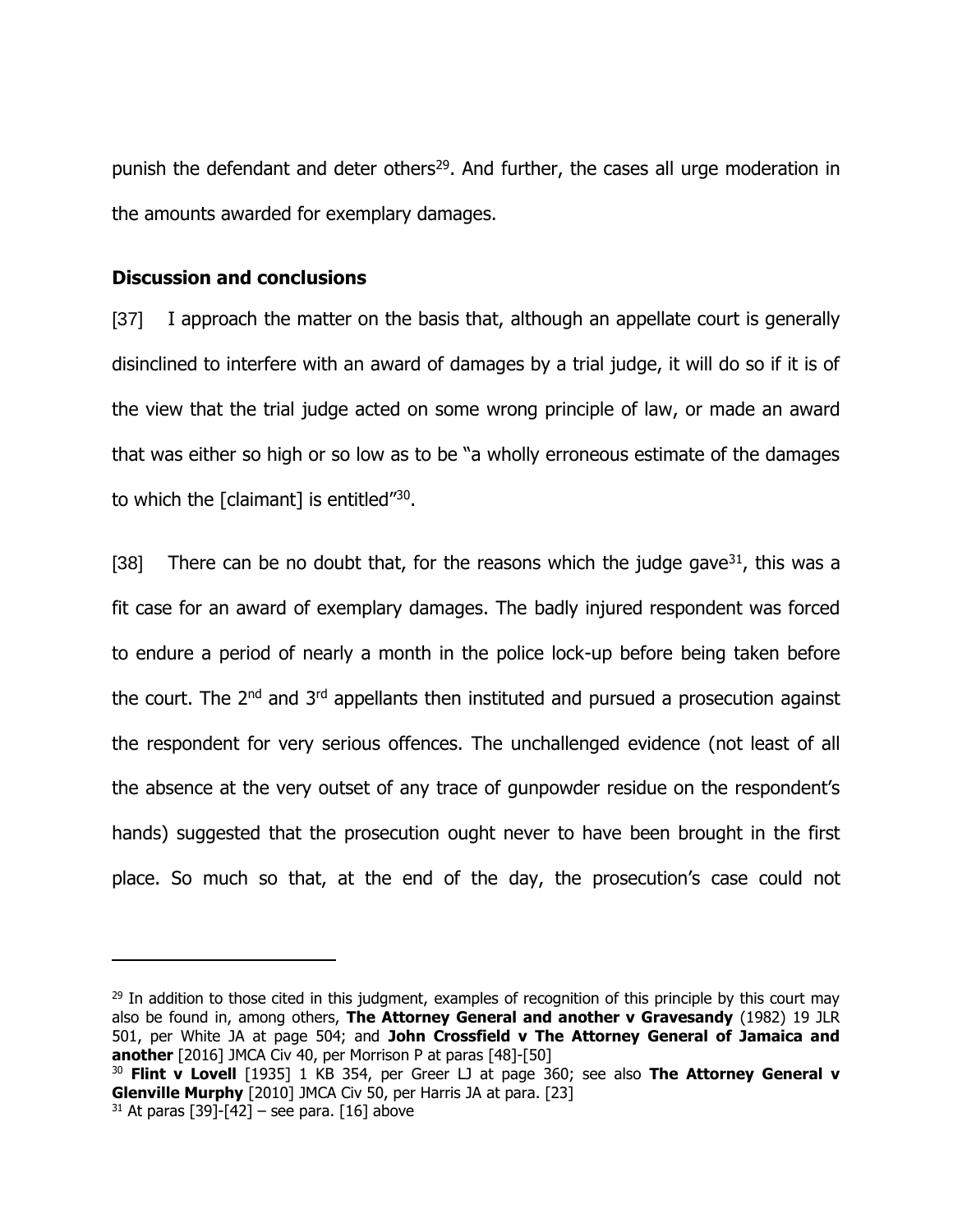withstand a submission of no case to answer. But yet, the case remained on the court's list for nearly five years. For approximately three years during this period, the respondent, an amputee, was obliged to report to the Vineyard Town Police Station as a condition of his bail every day; and, thereafter, to the Duhaney Park Police Station every other day. Over this period, the respondent attended court in Half-Way-Tree on numerous occasions, with the threat of a conviction for serious criminal offences hanging over his head.

[39] In these circumstances, there was, in my view, ample evidence of arbitrary and oppressive conduct on the part of agents of the State and the judge was plainly right so to find. Miss Pinnock, to her credit, did not seriously contend otherwise. But Miss Pinnock's main point was that this was a case in which the amounts awarded by the judge for basic and aggravated damages were sufficient punishment for the misdeeds of the agents of the state and that there was therefore no need for a further award of exemplary damages.

[40] As the judgment shows<sup>32</sup>, Miss Pinnock made the identical submission in the court below (albeit as an alternative to her primary argument at that stage, which was that exemplary damages were not usually awarded for the tort of malicious prosecution). The judge was therefore fully aware of the point, as appears clearly from

<sup>&</sup>lt;sup>32</sup> Judgment, para. [26]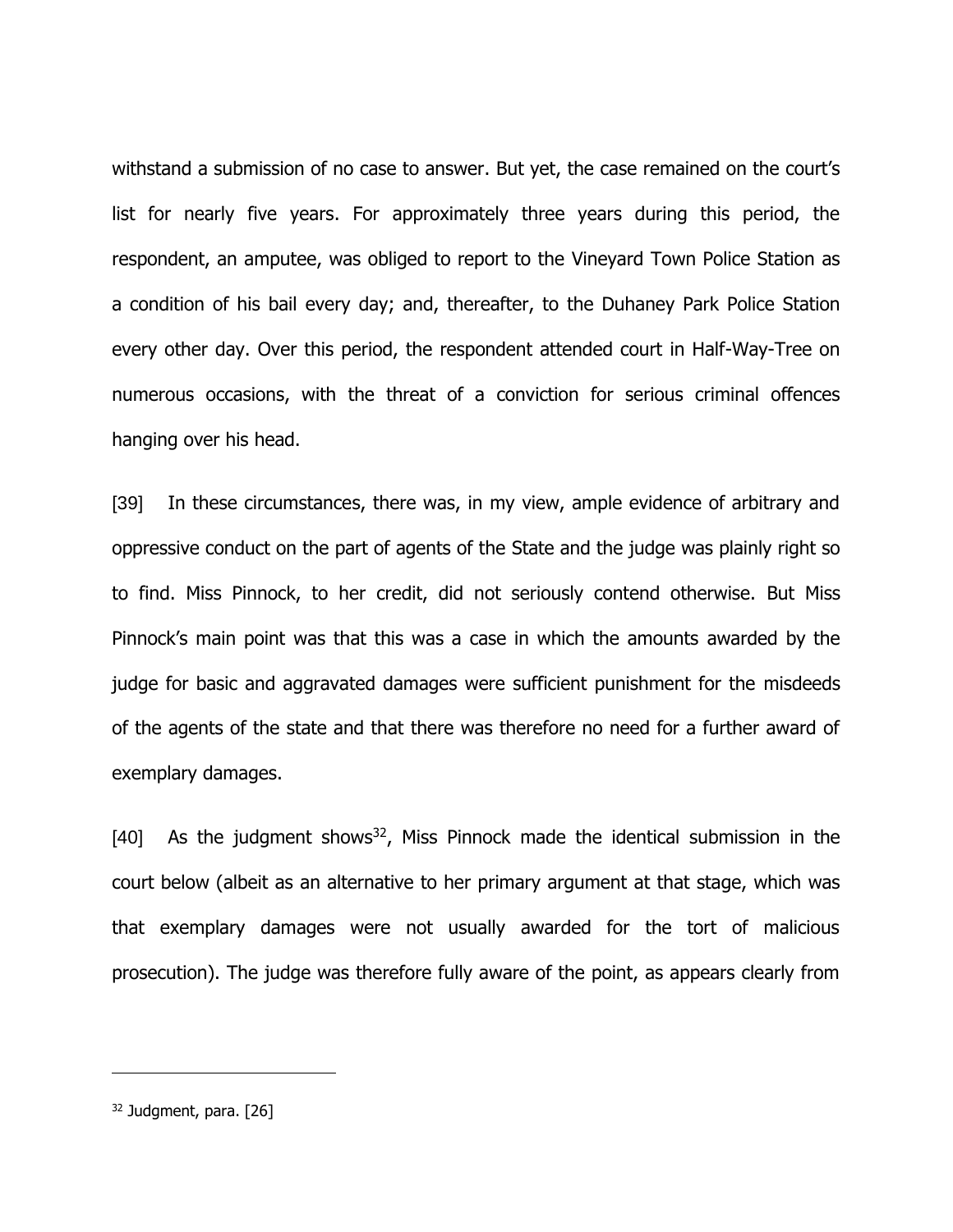her reference to Lord Devlin's speech in **Rookes v Barnard** in the following passage in her judgment $33$ :

> "In commenting on the award of exemplary damages Lord Devlin said that in cases where the making of the award was appropriate, the jury should be directed that if, and only if, the sum they awarded by way of compensation, was inadequate to punish for outrageous behaviour and mark their disapproval of such conduct and to act as a deterrence, then they should award a larger sum."

[41] I accept that, if there was a weakness in the judge's analysis, it lay in the fact that, in arriving at her award of \$1,000,000.00 for exemplary damages, she did not return to this aspect of the matter explicitly. However, it is clear that the judge did have in mind that: (i) the award of exemplary damages is discretionary, based on the circumstances of the case; (ii) no award should be made unless the court is satisfied that the amount for compensatory damages is inadequate to punish the wrongdoers; and (iii) awards of exemplary damages should be moderate.

[42] In arriving at the figure of \$1,000,000.00 for exemplary damages, the judge compared the awards made under that head in **Bent** and **Russell**, some eight and six years before respectively. In this regard, it might, again, obviously have been helpful for the judge to state the precise factor by which she updated those awards, in particular the latter, to arrive at the figure of \$1,000,000.00.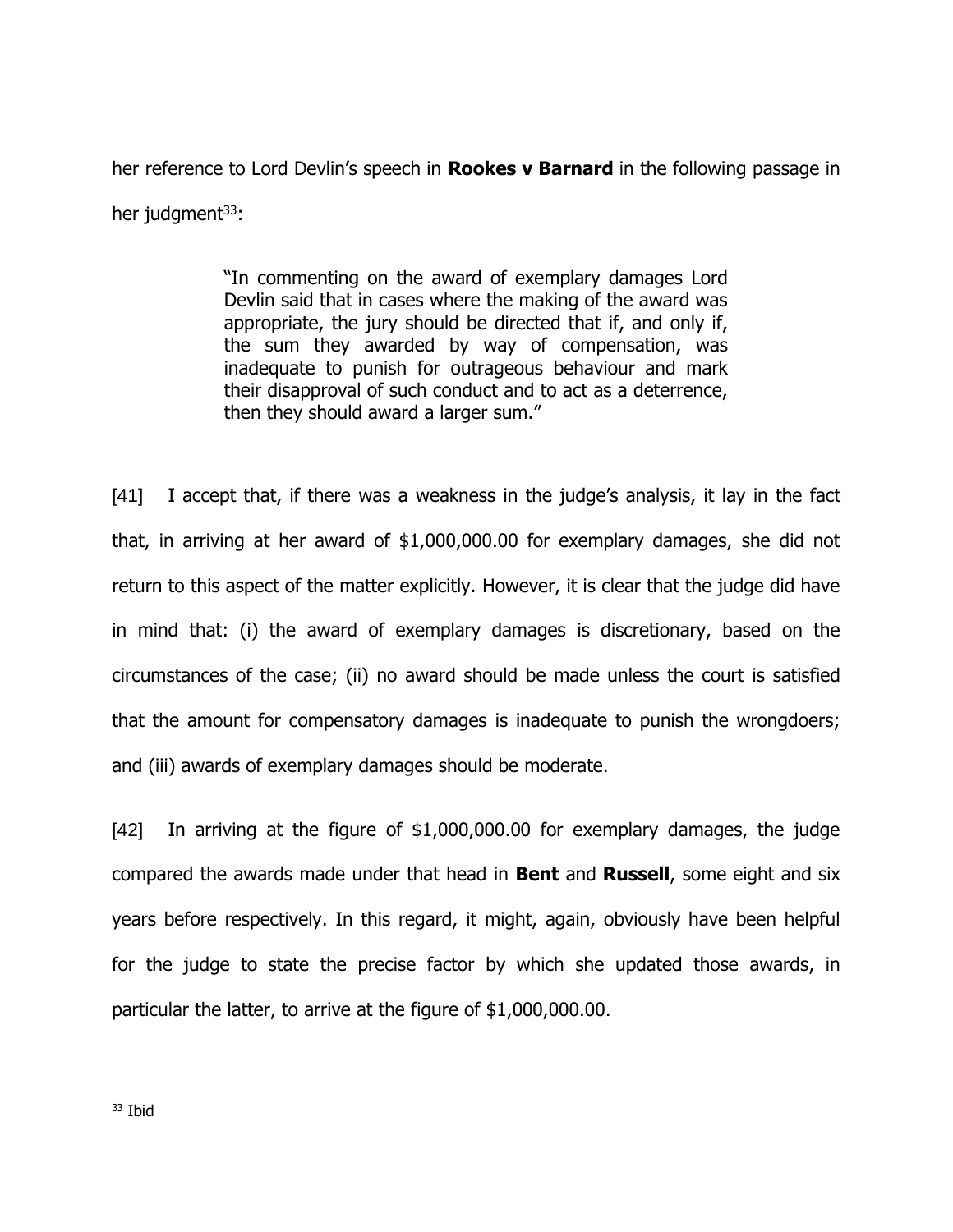[43] However, as has been seen<sup>34</sup>, the judge also dealt with the matter on the basis that, firstly, "the more outrageous the behavior the higher should be the award". This was entirely in keeping with **Russell**, where Mangatal J held that a higher award for exemplary damages was justified by the fact that shooting a man in the back (as happened in that case) was "even more outrageous conduct than simply pointing a firearm at his head"<sup>35</sup> (as happened in **Bent**, where Brooks J awarded \$100,000.00 for exemplary damages).

[44] Secondly, based on **Thompson**, the judge considered that "the award should also vary based on the rank or position of the wrongdoer". It is true that, as Miss Pinnock submitted, **Thompson** was concerned to fix monetary limits for jury awards in the various categories in this kind of case. But there is nothing in Lord Woolf MR's judgment in that case to suggest that this would not be a relevant consideration in a case in which the damages were at large. It seems to me that, in principle, the approach is soundly based in the notion that, as the judge put it $36$ , officers of higher rank "should know better than their subordinates".

[45] Looked at in this way, there was therefore an ample basis for the judge's finding that, given an award of \$400,000.00 for exemplary damages in relation to a malicious prosecution which lasted just under a year in **Russell**, a prosecution which dragged on

<sup>&</sup>lt;sup>34</sup> At para. [16] above

<sup>&</sup>lt;sup>35</sup> Judgment, para. [27]

 $36$  Judgment, para. [38] – see para. [16] above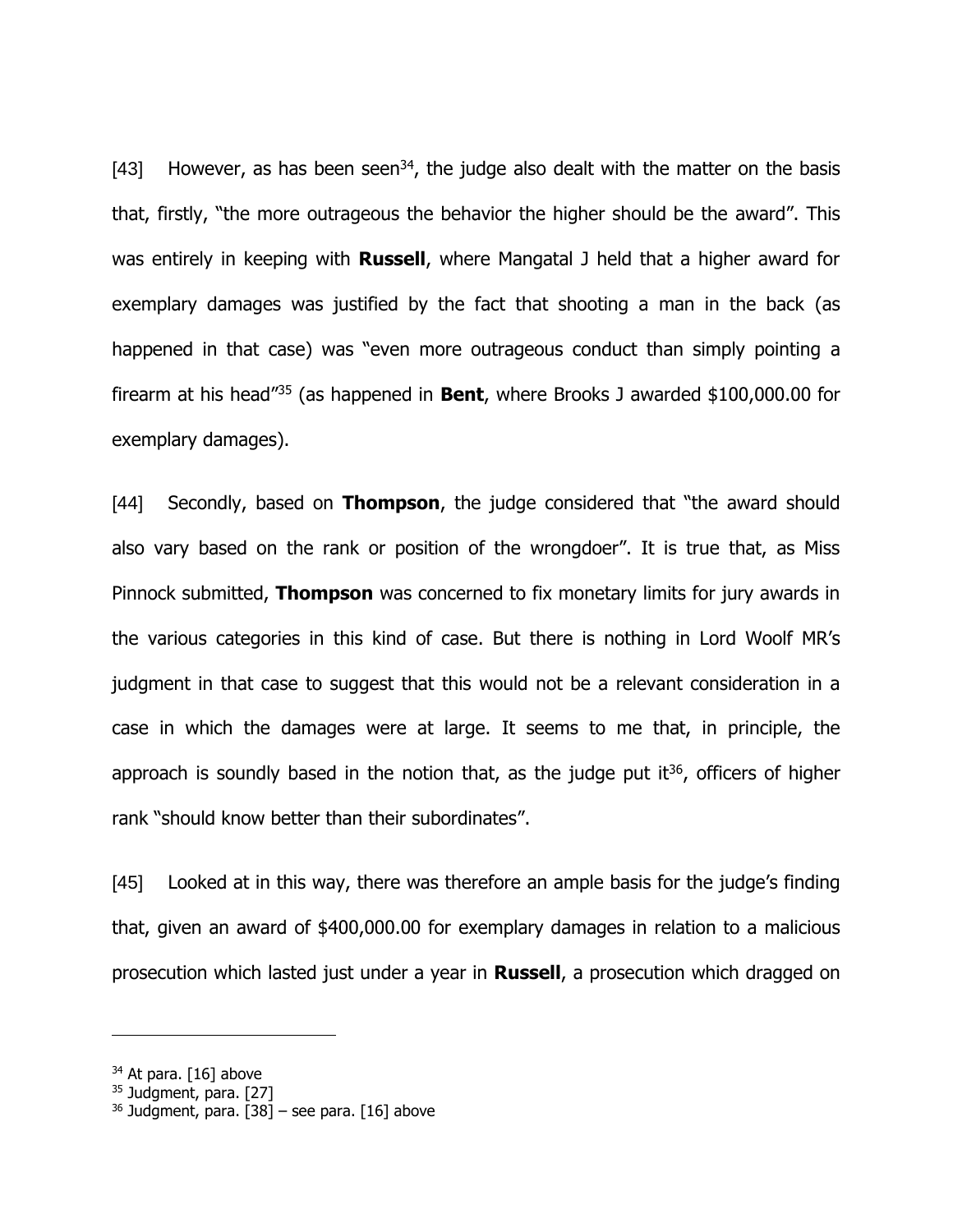for nearly five years in this case, in the circumstances described in paragraph [38] above, should attract an award of \$1,000,000.00 for exemplary damages. In these circumstances, I cannot say that the end result was a figure for exemplary damages that was so excessively high as to make it a wholly erroneous estimate of the amount of damages to which the respondent was entitled in this case.

[46] None of the cases cited to us in this appeal suggested that an award of exemplary damages should be either a token amount or bear a fixed proportion to the awards for compensatory and aggravated damages in the same case. The principle is that exemplary damages should be moderate and should not be awarded unless the court considers that the awards in those categories would not be sufficient to punish the wrongdoers for their outrageous conduct towards the claimant. Ultimately, it is a matter for the discretion of the judge assessing the damages to make this determination and the decisions at first instance in **Bent**, **Russell** and **Shaw** are all examples of the way in which trial judges have applied the principles in the light of the particular circumstances of each case. In this case, as it seemed to me, the judge's approach struck a fair balance between adequate compensation to the respondent and well-deserved punishment for the oppressive misuse of the State's prosecutorial machinery.

[47] It is for these reasons that I concluded that the judge's award for exemplary damages should not be disturbed and that the appeal should be dismissed, with costs to the respondent to be agreed or taxed.